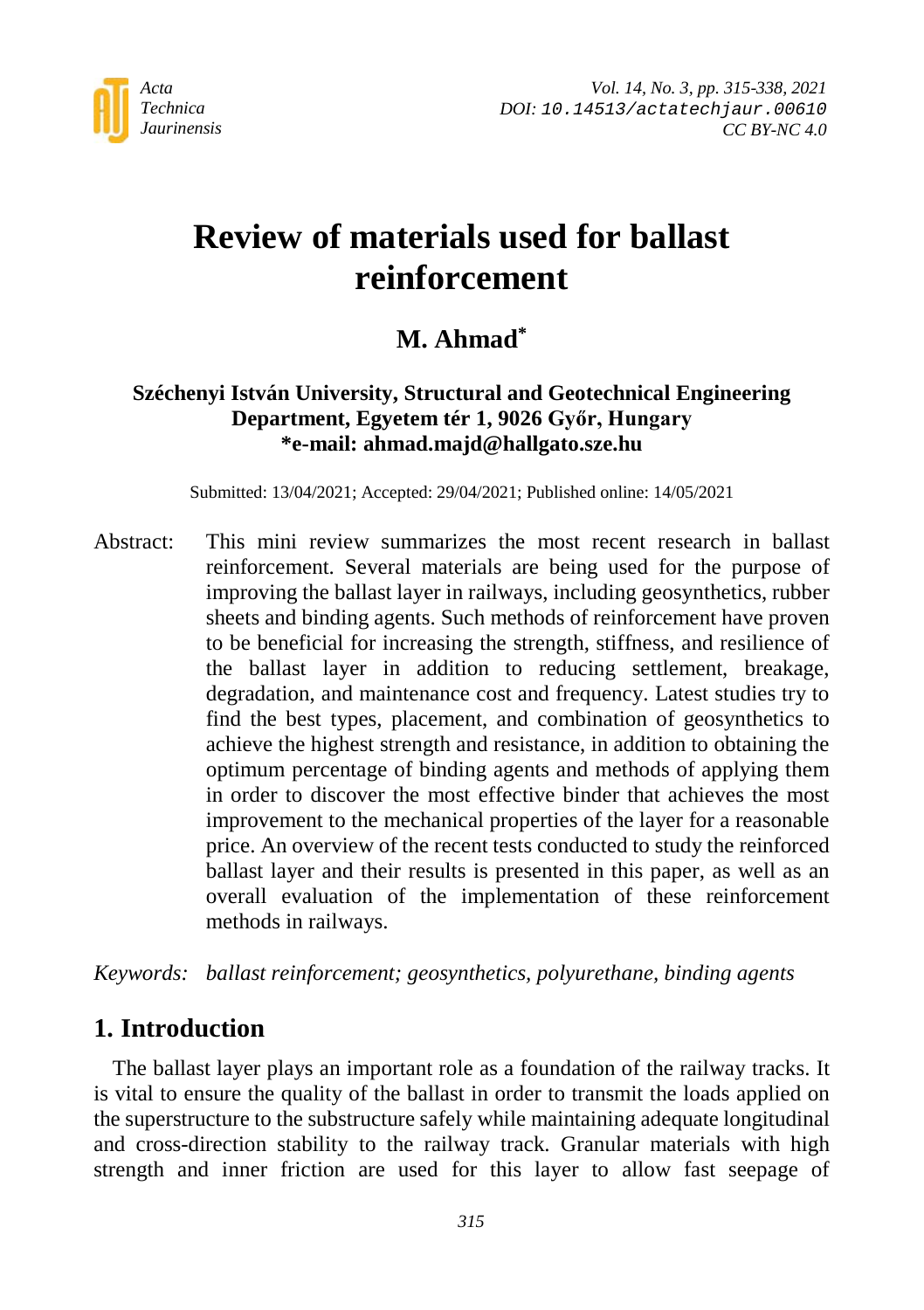precipitation and low permanent deformations. Many problems may develop in the ballast due to the static and cyclic loading conditions imposed by the trains, including large settlements which cause speed restrictions and compromise the passengers' comfort. Ballast fouling is also a common issue, when the finer material mixes with the fresh ballast, altering the particle size distribution, settlements, and permeability characteristics of the ballast. This phenomenon might be due to the crushing of the top granular material or when finer particles infiltrate the ballast from underlaying layers. Excessive deformations can also be caused by substructure failures which lead to very costly maintenance procedures [1].

Poorly constructed ballast will lead to excessive deformations and differential settlements in the railway track, causing concerns about the safety of the passengers. Quick and usually costly measures should be taken regularly in that case to maintain the good functional quality of the railway and to ensure not to exceed the serviceability limit state. In order to reduce the maintenance costs and frequency, several methods were introduced to reinforce the ballast layer with the aim of increasing the shear strength, stiffness, lateral resistance, and resilient modulus and decrease deformation, degradation and breakage of the ballast.

The most common methods used for ballast reinforcement are geosynthetics (e.g., geogrid, geonet and geotextile), Polyurethane, rubber energy absorbing drainage sheets, and binding agents such as bitumen, organosilane and lignosulphonate. A variety of field and laboratory tests are conducted recently to assess the performance of these improvement methods. The most used tests include direct shear test, plate load test, drop hammer impact test, repeated load triaxial tests, single tie push test and track panel displacement test. An overview of the recent research conducted to evaluate the efficiency of the improvement methods of ballast is presented in this paper, and an overall comparison between the methods is introduced.

## **2. Ballast reinforcement methods**

#### **2.1. Geosynthetics**

Geosynthetic is defined as "a planar product manufactured from a polymeric material that is used with soil, rock, or other geotechnical-related material as an integral part of a civil engineering project, structure, or system" [2]. It has several application depending on its type and shape including reinforcement, filtration, and separation. 3 main types of geosynthetics are used for ballast improvement:

• Geotextiles consist of synthetic flexible and porous fabrics characterized by a relatively high percentage open area (6-30%), mainly used in the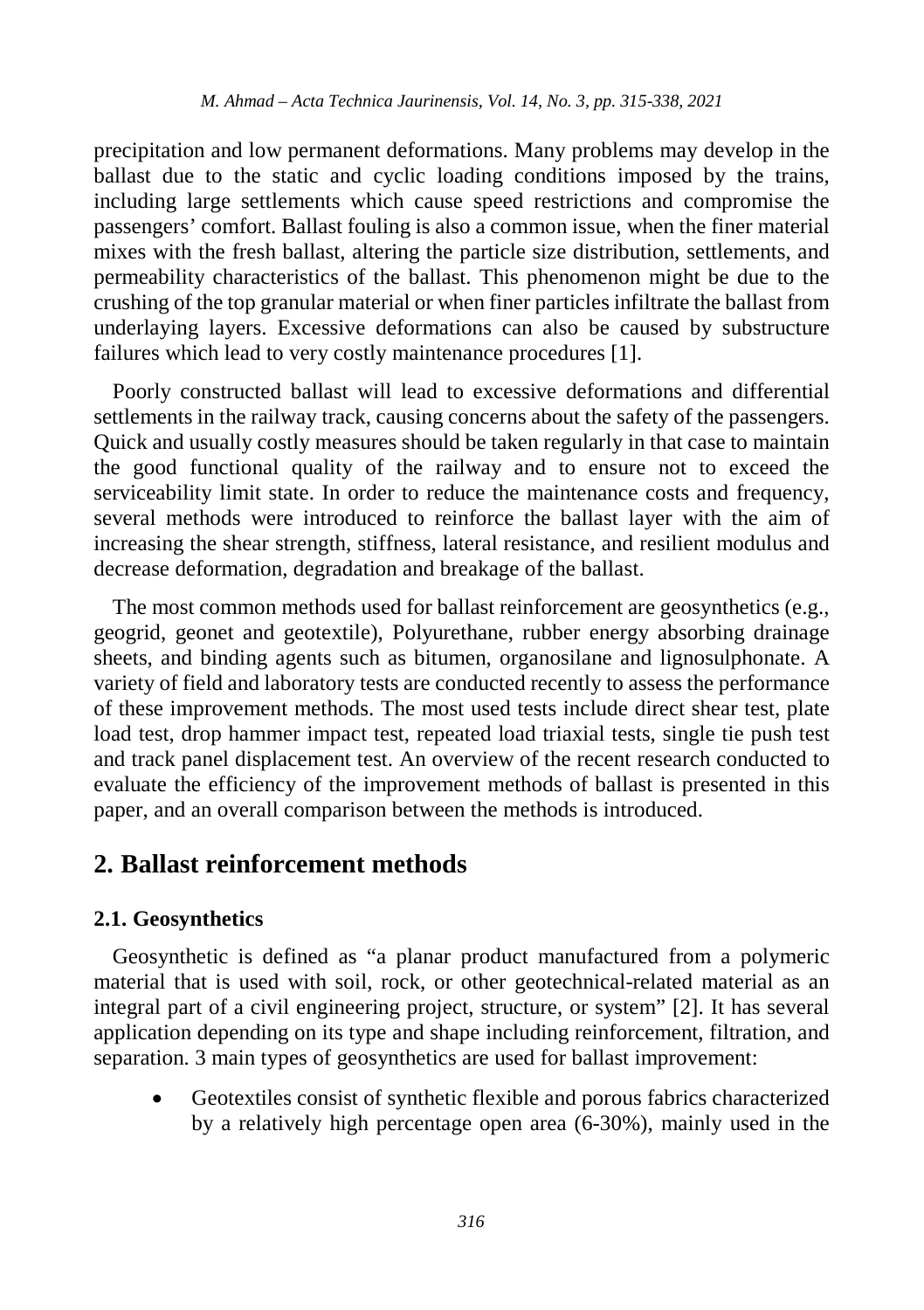ballast for separation to reduce the amount of fouling leading to a reduction in settlement and maintenance cost.

- Geonets are created by a continuous extrusion of parallel sets of polymeric ribs at acute angle to one another, mainly used for their inplane drainage capabilities and usually used along with another type of geosynthetics for reinforcement and drainage improvement.
- Geogrids are plastics formed into a very open, grid-like configuration, the openings between the adjacent longitudinal and transverse ribs are large enough to allow for soil communication. they function almost exclusively as reinforcement materials due to its high strength, high modulus, and low creep. The usage of geogrids to stabilize the ballast layer has proven to be effective by increasing its shear strength, lateral resistance and vertical stiffness and decreasing breakage, deformation, and degradation.

### **2.2. Polyurethane**

Polyurethane is made by chemical reaction of isocyanate compound with hydroxy compound. It can be found in different forms, including rigid foams, flexible foams, chemical-resistant coatings, and elastomers. The two most common polyurethane used for ballast improvement are XiTRACK and Elastan, which are unfoamed material, performing stiff bonding. XiTRACK has a much lower gel-time (10 secons) than Elastan (30-60 minutes) and reaches 90% of its strength in a shorter time (one hour) than Elastan (72 hours).

The two components of the polyurethane are mixed in situ through mixing equipment and poured, sprayed, or injected in the track. When it flows through the voids of the ballast particles, a gel-like material is created around the particles, generating a strong ballast-polyurethane matrix that is hard to break even at temperatures up to 230°. The voids of the ballast are partially filled with the polyurethane; therefore, it maintains both permeability and the ballast track's capacity to support train loads.

A new more economical type of polyurethane was introduced in Korea called ERSBallast, it has properties that are similar to XiTRACK. However, it uses a different method when applied to the ballast layer, where it is designed to be injected based on the pressure distribution applied by train and transmitted to the ballast, reducing the amount needed by injecting only to regions where train loads are directly applied [3]. Recent research shows improvement in the ballast's shear strength, stiffness and friction when treated with polyurethane.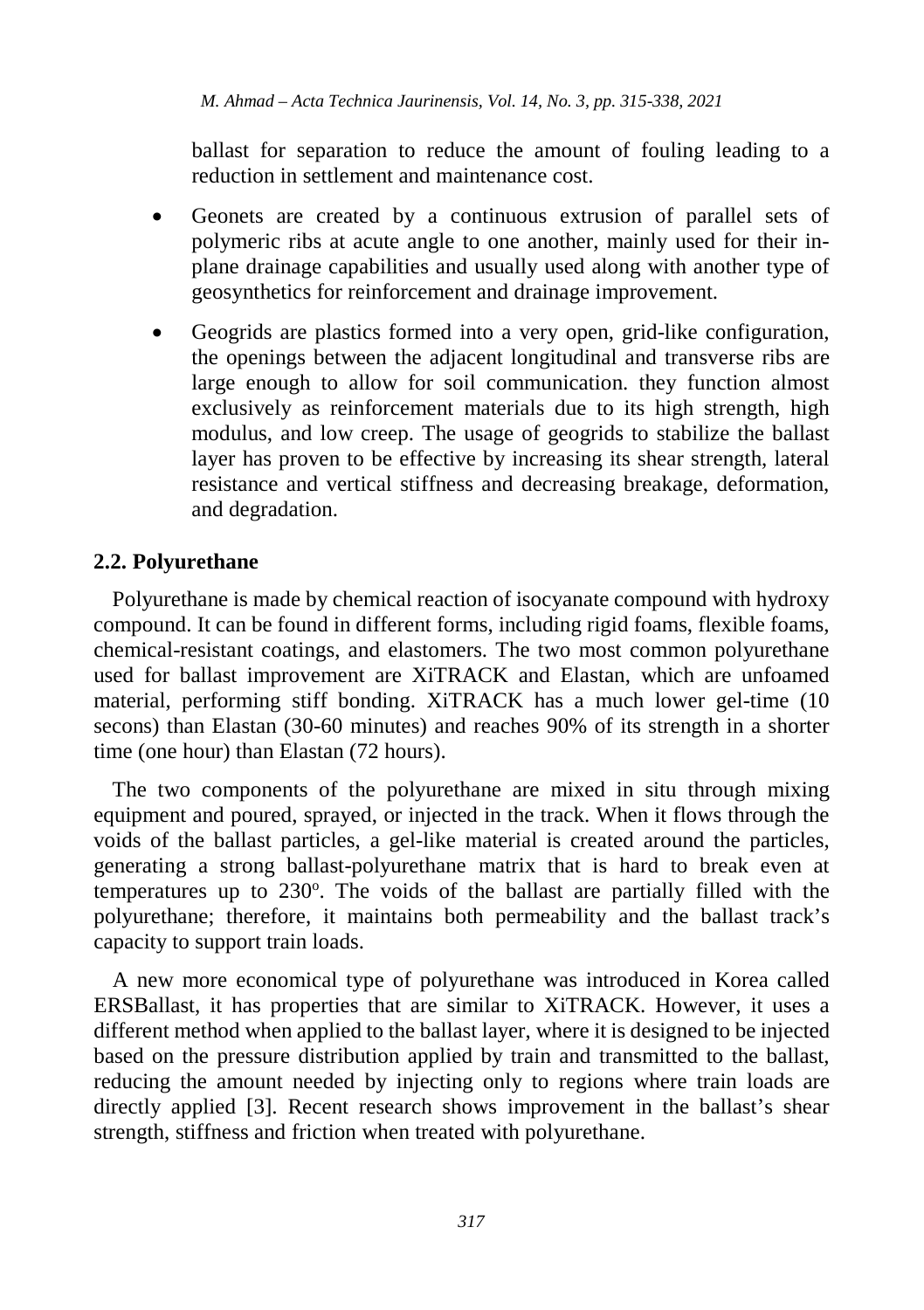#### **2.3. Binding agents**

The use of different types of binding agents in the ballast layer was found useful to increase its strength and improve drainage in addition to reducing permanent deformations and maintenance cost and frequency. For example, bituminous emulsion can be applied by spraying onto the ballast layer along the track to form what is called Bitumen Stabilised Ballast (BSB). Furthermore, a nanoscale agent called Organosilane which is not affected by change of temperature and ultraviolet radiation, showed positive results for improving the ballast because its components help forming an impervious nanolayer of alkyl siloxanes on the particles' surface.

Lignosulfonate can also be applied to the ballast (Lignosulfonate Stabilised Ballast LSB). It is an organic water-soluble material gained in papermaking industries. The recent research related to the use of lignosulfonate to improve the properties of coarse crushed rocks similar to the material used for ballast has shown promising results.

#### **2.4. Rubber mats**

Rubber mats were first used in railway to decrease noise and vibration. Subsequently they were used between the rail foundation and the ballast layer for better load distribution leading to a reduction in permanent deformations and improving stability. T.N. Ngo et al. [4] studied the influence of rubber energy absorbing drainage sheets (READS) in decreasing breakage, degradation, and deformation of the ballast layer by placing recycled rubber mats underneath the ballast layer and conducting large-scale impact tests. It can also be used in combination with different types of geosynthetics, especially geogrids.

# **3. Field and laboratory tests for ballast evaluation**

#### **3.1. Single tie push test (STPT)**

This test is used to measure the lateral resistance of the railway track, where a hydraulic jack is connected to the outer surface of the rail where the lateral forces are applied, and a linear variable displacement transducer (LVDT) is installed on the outer surface of the other rail to measure the outer displacement (Fig. 1). The test can be conducted in the field on real constructed railway tracks, or smaller models can be created in the laboratory to simulate the same conditions of the field on a smaller scale with a vertically loaded or unloaded tie.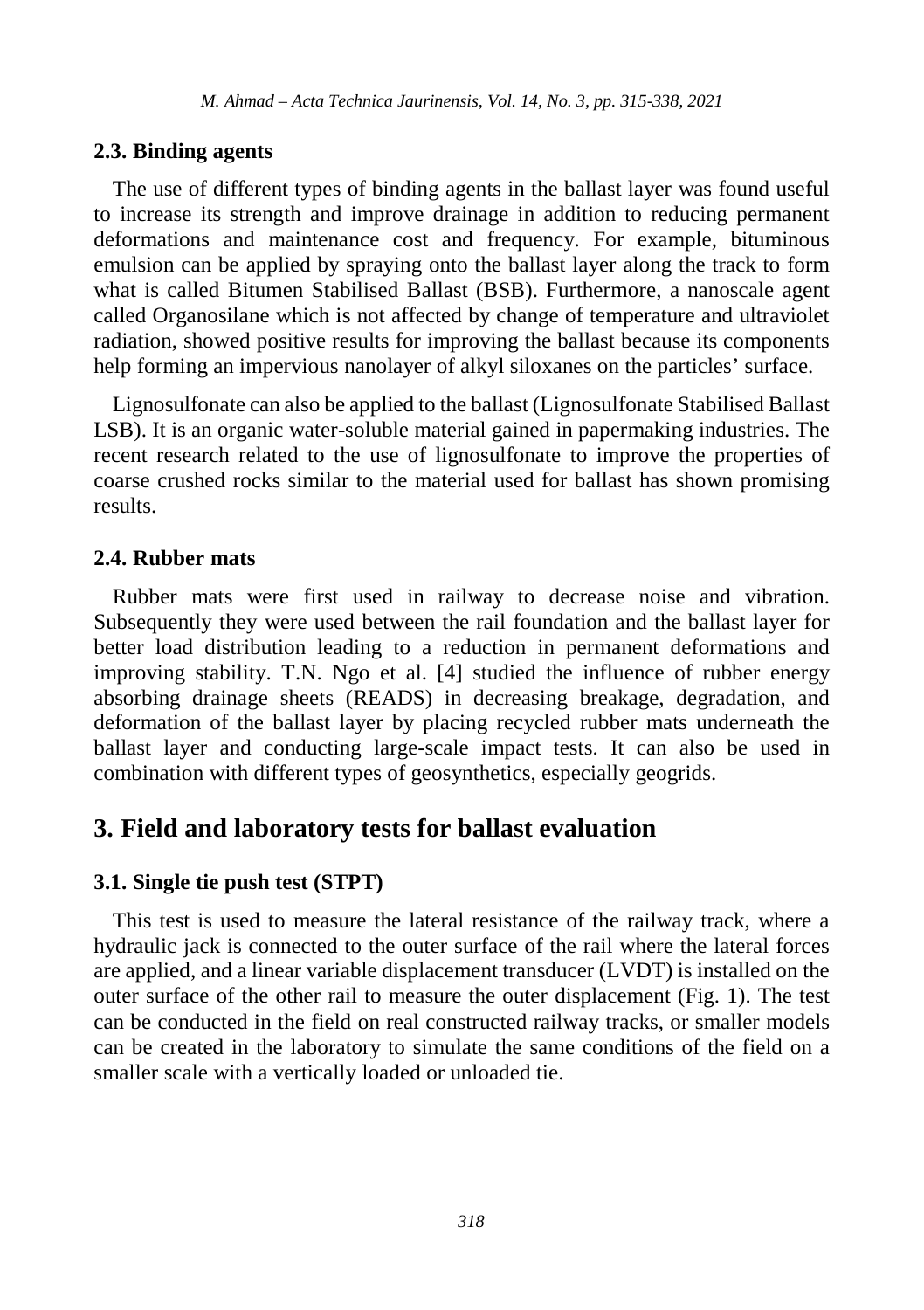#### **3.2. Direct shear test**

This test is used to find the shear strength of the specimen, by applying a predetermined normal stress followed by a shearing deformation with a constant rate while measuring the lateral displacement and the shearing force in the meantime. The test is described in (ASTM D3080). For ballast testing, a large-scale direct shear test machine that consists of two square boxes is used, with adequate dimensions to marginalize the impact of boundary conditions on the outcomes. The ballast is placed in the boxes in layers, and the geogrid is positioned on the interface of upper and lower boxes in case of testing the effect of geogrid on the shear resistance, or the ballast can be treated with the tested binding agent before placement to evaluate its shear strength. The friction angle can be calculated from the relationship between normal stress and shear stress at failure which is used to evaluate the shear strength of the specimen. Furthermore, breakage of the ballast due to shearing can be measured by retrieving the specimen from the shear box after the test and sieving it to assess the changes in ballast gradation. Marsal's Breakage index (Bg) is usually used which is the total sum of the positive values of  $\Delta W_k$  in percentage, where positive  $\Delta W_k$  is the reduction in percentage retained in each sieve.

#### **3.3. Process simulation test**

Large scale process simulation tests (PST) are used to simulate a track segment consisting of a sleeper beneath the rails that contribute to transmitting the applied loads to the ballast. In this test, the transverse and longitudinal movement of the track are simulated by the in and out movement of the walls of the PST apparatus. Five movable plates are placed in the middle of the shorter side walls to measure the lateral movement of the ballast along its depth. A set of five servo-controlled actuators are installed on each side of the walls to apply the lateral loads, and a vertical dynamic actuator is installed to apply a vertical pressure with a frequency up to 50Hz. The deformations are measured, and the resilient modulus is calculated for different frequencies.

#### **3.4. Plate load test**

This test is performed on the ballast material to find its stiffness and vertical loadsettlement curve, where ballast materials are compacted in several layers in a big chamber placed under a steel solid frame to withstand the reaction loads, which is fastened firmly to a robust huge base or foundation. The vertical stress is applied in phases through a hydraulic jack. Two important strain moduli are calculated as an assessment of the mechanical properties of the aggregates forming the ballast layer.  $E_{V1}$  is a short-term property obtained from the first cycle of loading, which is related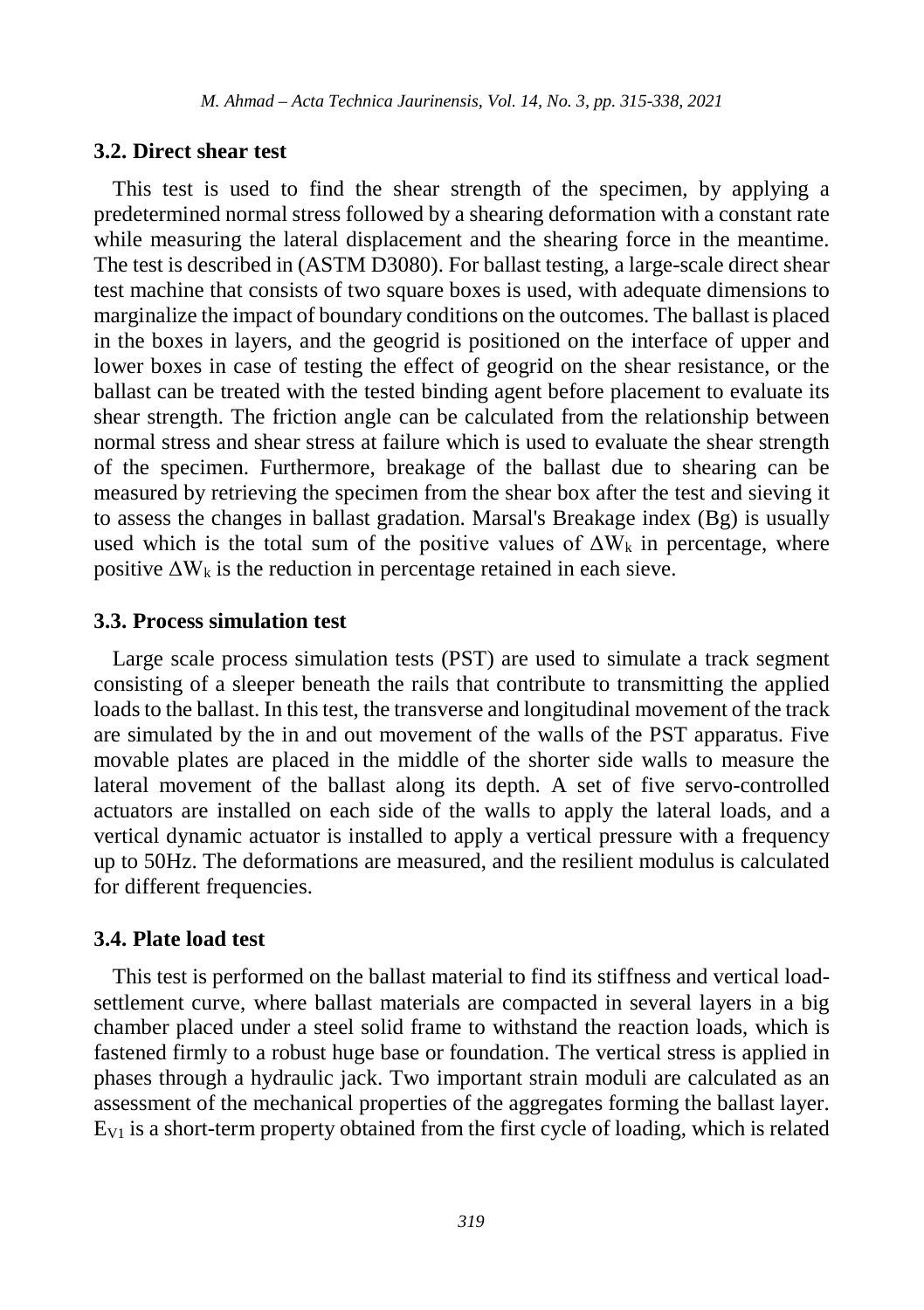to the in-situ density of the ballast. and  $E_{V2}$  is calculated from the second cycle, and it is more concerned with the mid to long-term characteristics.

#### **3.5. Los Angeles abrasion test (LAA)**

LAA test defined in (AASHTO T 96) or (ASTM C 131) is used to test durability and strength properties of ballast, by measuring the mass loss rate (LAA loss %). The sample is placed in a rotating steel drum with a speed of 31~33 r/min along with steel balls. "After being subjected to the rotating drum, the weight of aggregate that is retained on a No. 12 (1.70 mm) sieve is subtracted from the original weight to obtain a percentage of the total aggregate weight that has broken down and passed through the No. 12 sieve. Therefore, an L.A. abrasion loss value of 40 indicates that 40% of the original sample passed through the No. 12 sieve" (AASHTO T 96).

#### **3.6. Triaxial test**

Normal and large scale triaxial tests are conducted to measure the stiffness and deformation resistance of the aggregates. The specimen is subjected to a uniform confining stress through pressurised water, in addition to a vertical static or dynamic stress (deviatoric stress) by using a hydraulic jack, with a maximum stress that adequately simulates the train loads. The resilience modulus is then calculated which is the ratio between the variation in the dynamic vertical stress and vertical strain.

#### **3.7. Drop hammer impact test**

Drop weight impact tests are conducted to assess the capability of the reinforcement material to mitigate dynamic impact loads and reduce the degradation of the ballast. The device consists of a hammer allowed to free fall using rollers which are guided through low-friction runners on vertical steel columns fixed onto a reinforced concrete floor. The thickness of the ballast layer and the capping are determined to simulate the conditions in the field. The acceleration is measured through an accelerometer installed at the top surface of the sample, and the impact loads during the tests can be recorded by a dynamic load cell attached to the hammer, and the deformations are recorded by using a highspeed camera.

The vertical displacement, lateral deformations and ballast breakage are measured to evaluate the performance of the ballast and the reinforcement method under the dynamic impact loads.

A different and more up to date and unique laboratory test to measure ballast breakage was also introduced by Juhász and Fischer [5].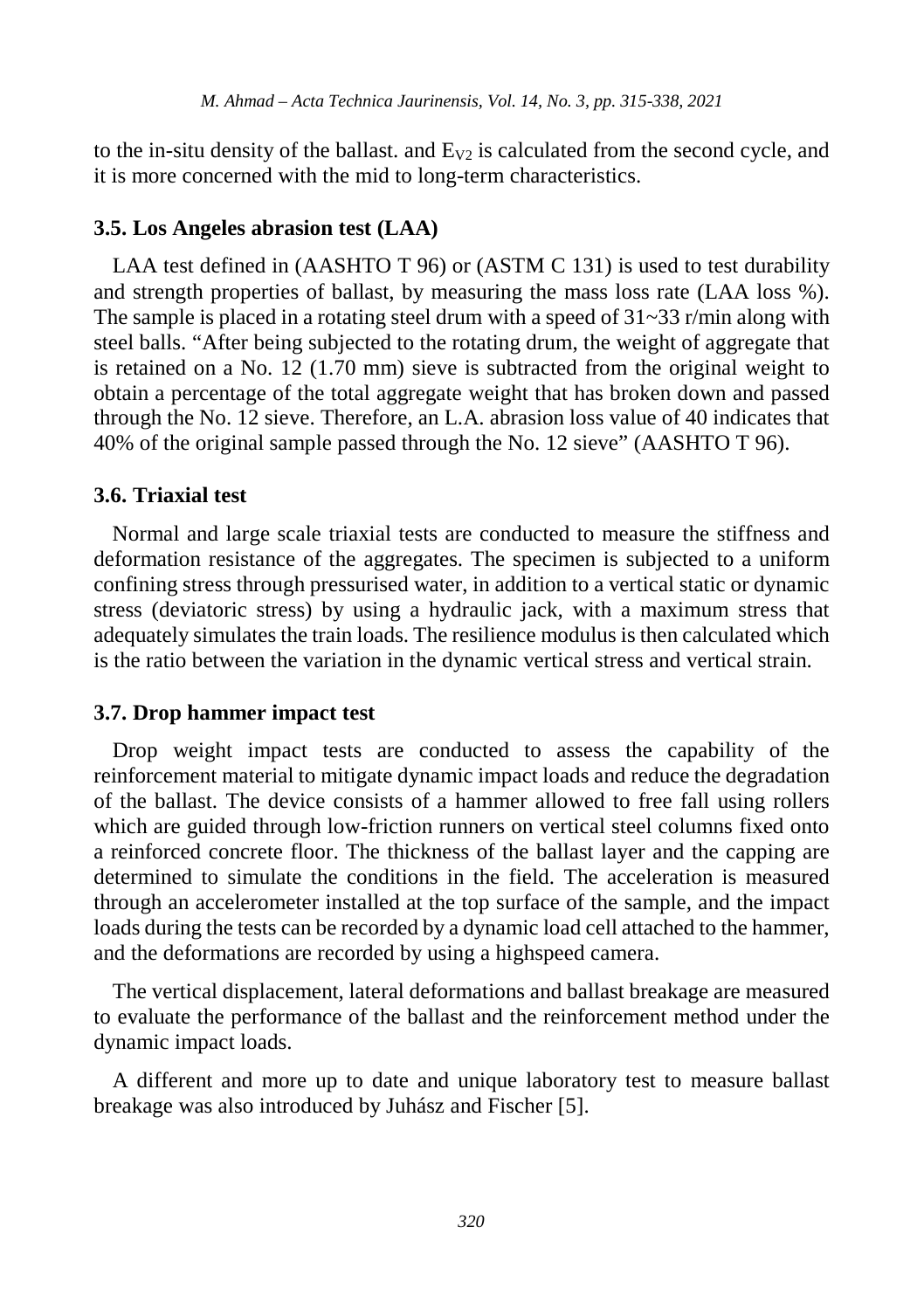## **4. Results**

The placement of the geogrid layer plays an important role for achieving a maximum effectiveness. F. Horvát et al. [6] conducted multi-level shear box tests on granular aggregate that is used as a railway ballast layer to study the inner shear resistance with and without compaction, and the effect of reinforcement with 2 types of geogrid combined in some cases with geotextile (geocomposite). The inner shear resistance was increased after the reinforcement. However, it was found that the maximum shear strength was not at the geogrid-ballast interface, but 0-10 cm above the interface. Furthermore, geogrid with glued geotextile decreased the inner shear resistance because it obstructs the interlocking between the aggregates and the geocomposite.

M. Esmaeili et al. [7] studied the effect of geogrid reinforcement on ballasted track's lateral resistance by conducting field and laboratory STPT to evaluate its performance with different number of geogrid layers in the ballast. In the lab, they used a 4x1 m geogrid sheets on different levels of a (30,40 and 50 cm) thick ballast and under the central of 5 concrete ties (type B70), which was chosen for receiving the loads. The test was conducted on a vertically unloaded tie, and the jack applies a rate of 0.5 mm lateral displacement on the outer surface of the rail until it reaches 2mm. Their laboratory tests showed an increase in the lateral resistance of 31 % for one layer of geogrid in a 30 cm thick ballast. This improvement diminished with the increase in the thickness of the ballast to 15% for a thickness of 40 cm and to 13% for 50 cm. A further improvement was noticed when using two layers of geogrid, as the lateral resistance grew by 42% for a 30 cm thick ballast when compared to nonreinforced ballast. Similar behavior was noticed as before when increasing the thickness of the ballast layer, and the effect of the geogrid declined with the installation distance from the sleeper as can be seen in Fig. 2.

In the field, a part of a preconstructed railway track was removed to install two layers of geogrid in a 30 cm thick ballast supporting B70 concrete ties and two UIC60 rails. A robust wall was used to support the hydraulic jack. The filed findings showed very good compatibility with the laboratory results with a maximum of only 0.39 KN difference in lateral force (5.6% of the total force), and similarly, a 42% increase in lateral resistance was achieved with 2 layers of geogrid and 34% for a single layer.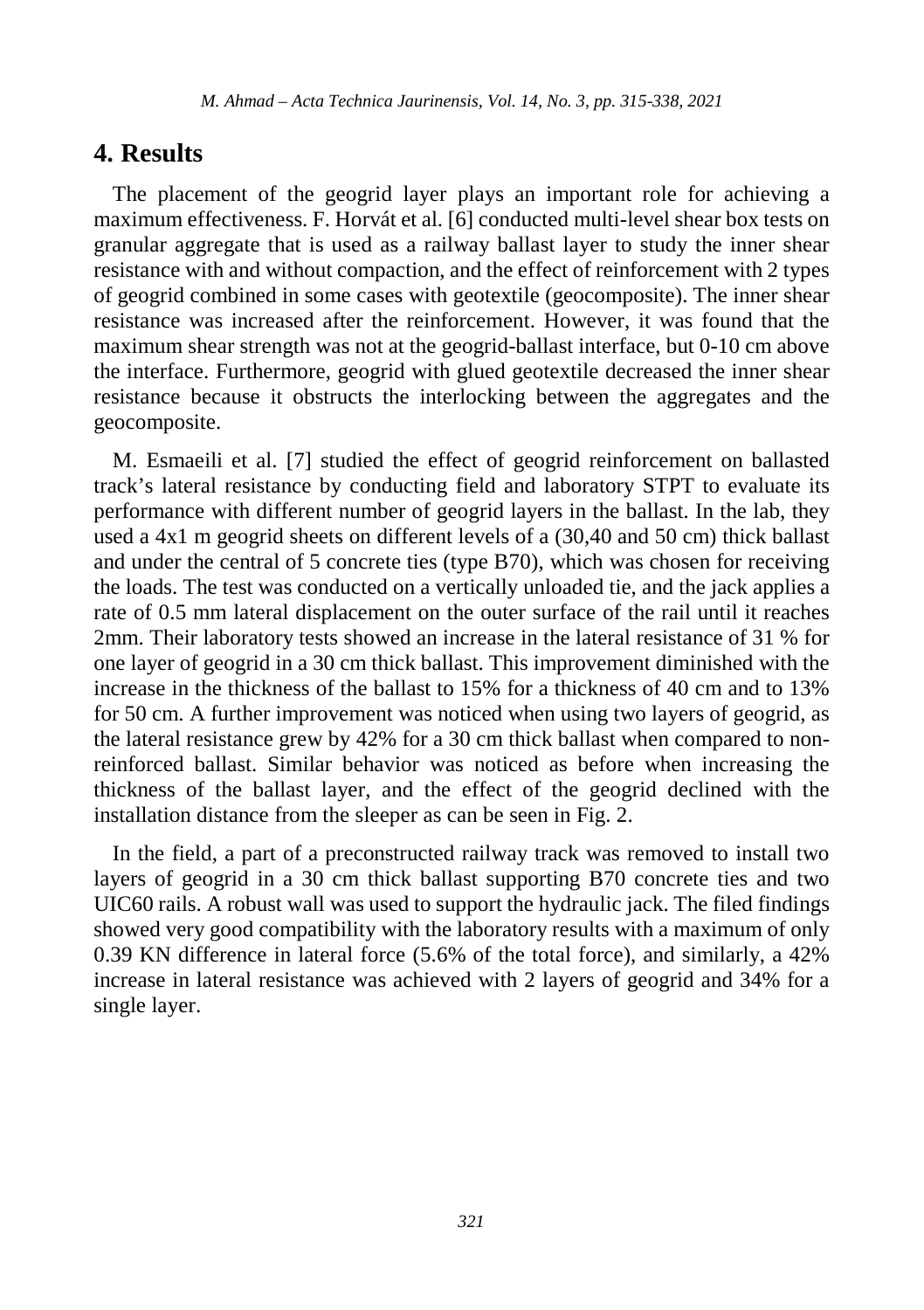



*Figure 1. Illustration of the STPT test [7]*



*Figure 2. the increase in lateral resistance in STPT [7]*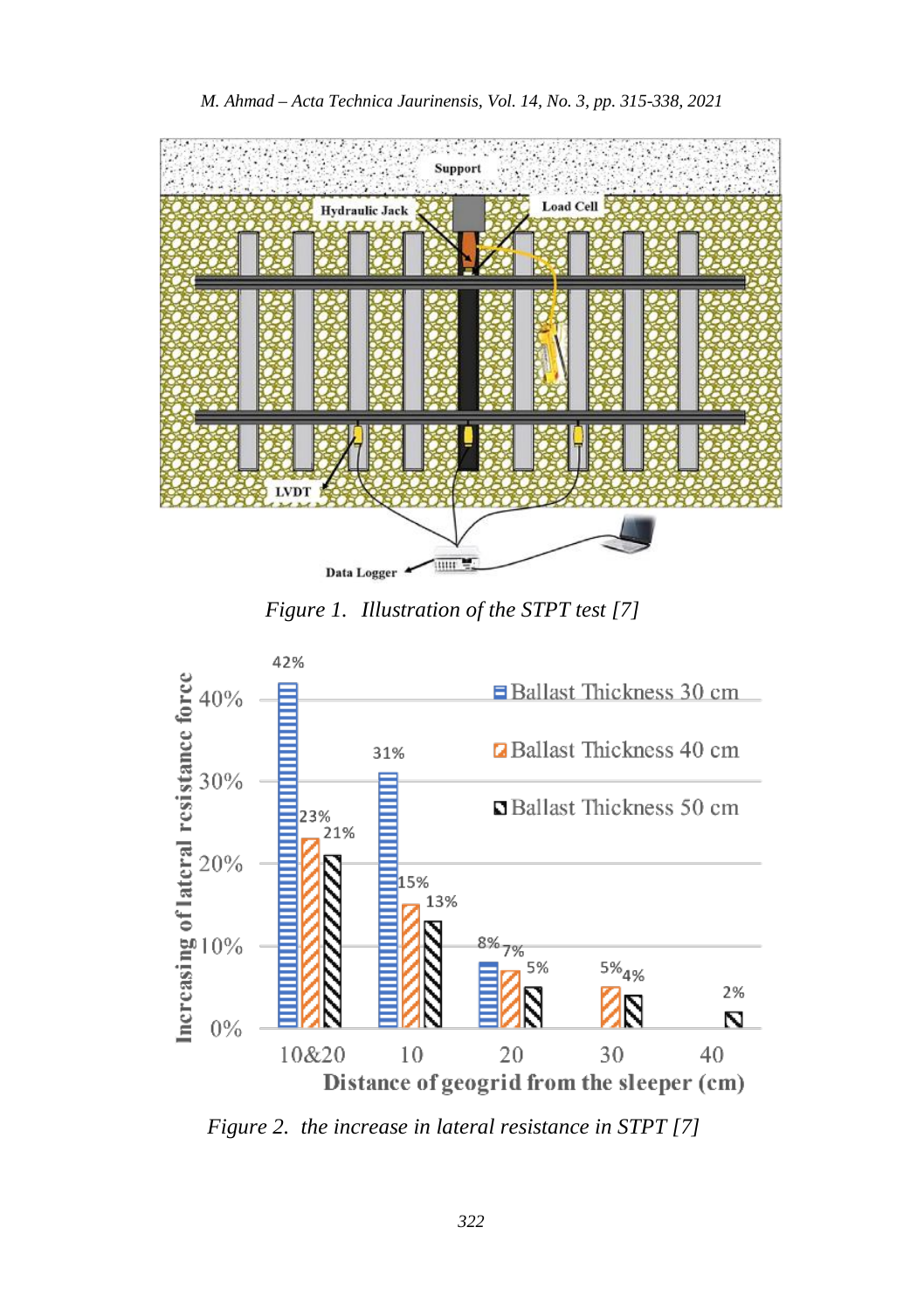Sweta and Hussaini [8] performed large scale direct shear tests on fresh granite to study the influence of different types of geogrid on the shear strength of the ballastsubballast interface. The used apparatus consists of two 450x450 mm square boxes with a depth of 300 mm, the lower box is fixed, and the upper box moves laterally to apply the shear forces. The subballast was compacted and placed in two layers in the lower box and the ballast was placed by the same means of compaction in the upper box after the geogrid was placed at the interface of the two layers. Loads were applied in magnitudes and rates that represent the real field conditions for a typical track with low confinement. The tests show a significant increase in the friction angle after reinforcement. However, this increase depends on the vertical stress and the shearing rate. The angle of friction could be increased to a maximum of  $67.96^{\circ}$ when using PP (blaxial) geogrid (G1) with square aperture shape, and ultimate tensile strength of 30 KN/m, compared to  $63.42^{\circ}$  for unreinforced interface. They also found that the change in the angle of friction is given by a logarithmic equation which is a function of the rate of shear  $(S_r)$  and the vertical stress $(\sigma_n)$ :

$$
\delta = -a_1 \ln(\sigma_n) + a_2,\tag{1}
$$

$$
\delta = -b_1 \ln(S_r) + b_2,\tag{2}
$$

The equations show that apparent friction angle of ballast-geogrid-subballast interface  $(\delta)$  declines with the increasing vertical stress and rate of shear stress, as the interface efficiency factor  $\alpha$  which is the ratio tan  $(\delta)/\tan(\emptyset)$  drops from 1.22 to 1.15 as  $S_r$  rises from 2.5 to 10.0 mm/min.

The ballast was retrieved from the shear box after each test and sieved in order to study the breakage of the ballast during shearing. According to their observation, "the breakage of ballast  $(B_g)$  increases with the increase in  $\sigma_n$  and  $S_r$  for both unreinforced and reinforced conditions" [8]. However, using the previously mentioned type of geogrid at the ballast-subballast interface reduced the breakage from 3.88 to 3.10%.

In a later study, Sweta and Hussaini [9] used the same type of ballast and geogrid as their previous study to conduct process simulation tests (PST), this time to study the effect of geogrid on deformation response and resilient modulus of railroad ballast under cyclic loading. The apparatus box is 950x650 mm with a depth of 730 mm, the loads are transferred from the rail to one sleeper of 950x250 mm, and the walls move in a way that simulates the real field conditions as can be seen in Fig. 3. The strains were measured in the transverse direction to find the lateral spreading of the ballast. The subballast was compacted in the box in two layers of 75 mm and a geogrid layer of reinforcement was installed, then the ballast was compacted in three layers of 127 mm to achieve the field density. The test specimen was loaded up to 250,000 cycles and at loading frequencies between 10 and 40 Hz. Their results show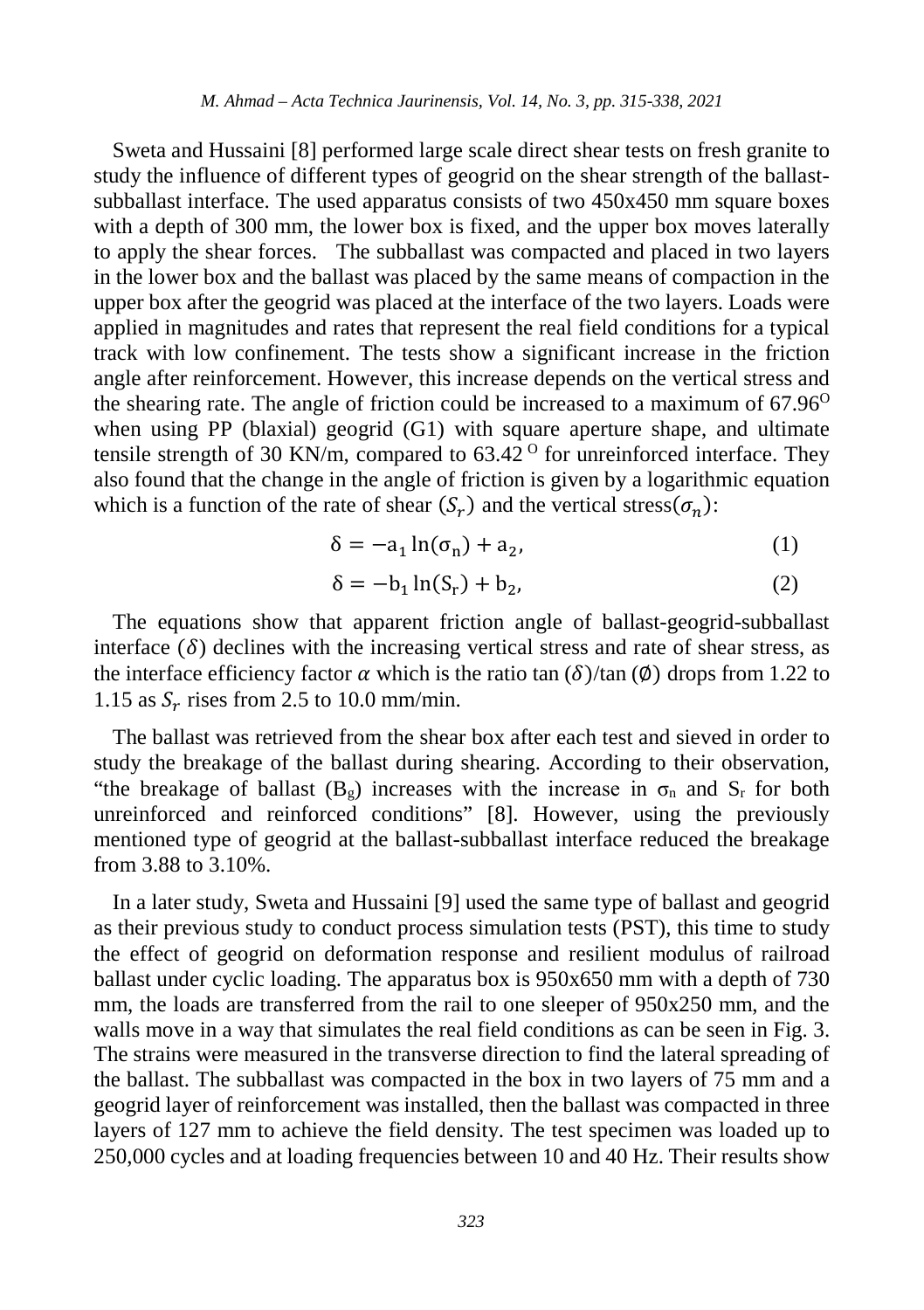a significant reduction in lateral displacement at the level of the geogrid (G1) of 59% for a loading frequency of 10 Hz. This enhancement was reduced to 49% for a frequency of 20 Hz. On the other hand, the vertical displacement was decreased by 43% and 35% for frequencies of 10 and 20 Hz, respectively. Nevertheless, the reduction in lateral and vertical deformation decreases substantially with the increase in vertical distance from the ballast-geogrid-subballast interface until it diminishes entirely at a certain distance (close to the sleeper). Moreover, the resilient modulus given by:

$$
M_r = \frac{\sigma_{\text{cyc}}}{\epsilon_r},\tag{3}
$$

Where " $\sigma_{\text{cyc}}$  is the cyclic deviator stress,  $\epsilon_r$  is the recoverable axial strain during cyclic triaxial unloading" [9]. It was noticed that reinforcing with geogrid improves the resilient modulus of the ballast considerably, as it has increased by 25.8% and 21.4% for frequencies of 10 and 20 Hz respectively due to the increase in the effective confining pressure of the ballast. Fig. 4 shows the benefit of using the geogrid in improving the resilient modulus and the breakage of the ballast and the effect of the increasing frequency.



*Figure 3. Illustration of the PST test [9]*

Ballast contamination is a common problem that causes a change in the properties of this layer. J. Sadeghi et al. [10] addressed the issue of ballast contamination with sand and studied the effect of ballast layer reinforcement with geogrid to improve the mechanical properties of this layer. large-scale direct shear tests were done on dolomite limestone aggregates that comprise the ballast layer with several degrees of sand contamination. The degree of contamination as a percentage was defined as the ratio of the dry weight of contaminant particles with size less than 9.5 mm to the total dry weight of the sample. For the large-scale direct shear tests, the ballast was poured and compacted in two layers for each of the two boxes, and the sand was spread on each of the layers with different percentages to simulate the contamination conditions in real railway tracks. Three different types of geogrid with square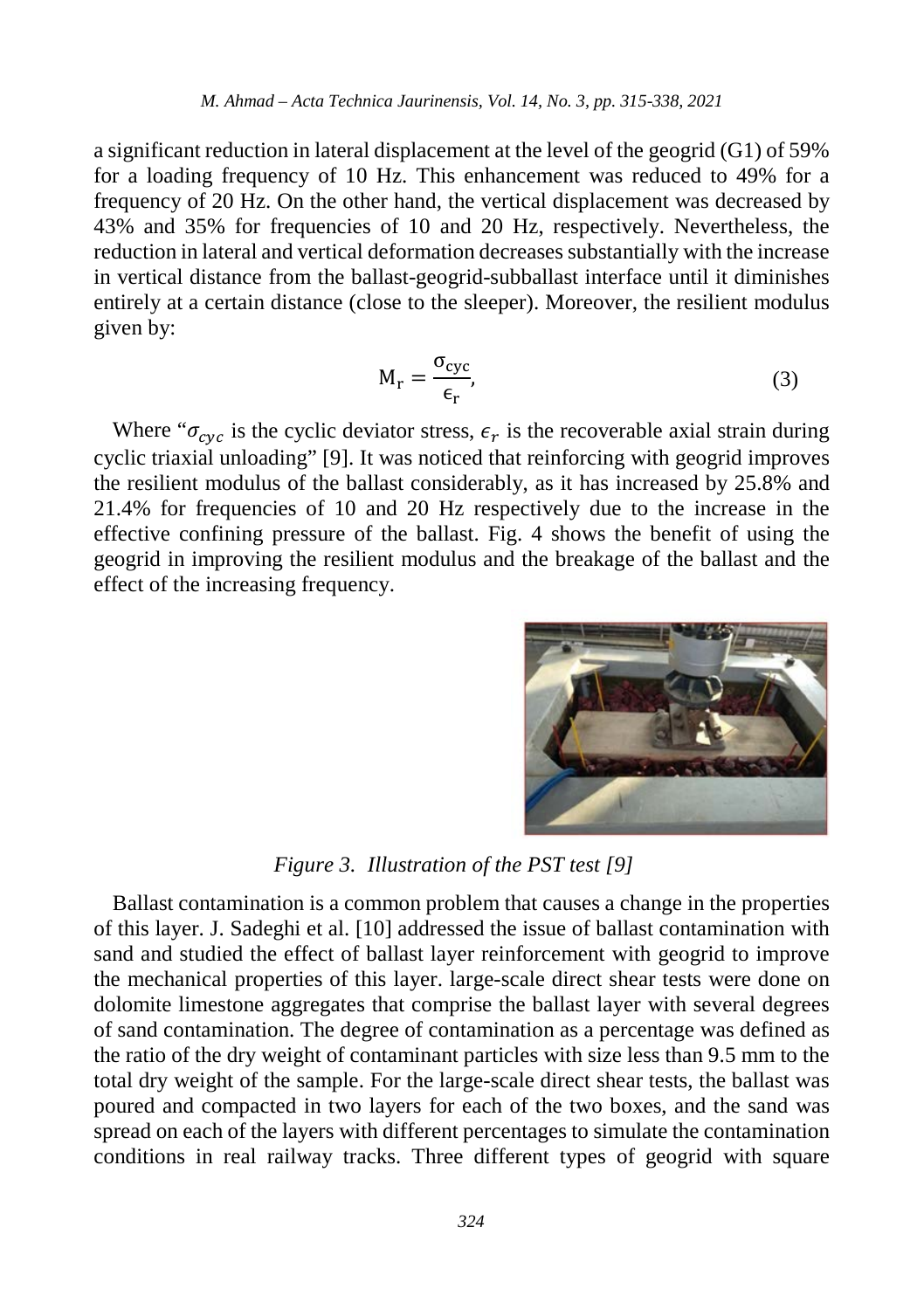aperture (24, 34 and 46 cm width) were placed on distances of 10 cm and 20 cm from the bottom. Their results shown in Fig. 5 indicate that the angle of friction decreases with the increasing contamination percentage regardless of the reinforcement. The angle of friction could be improved by up to 13% for clean ballast when using 34×34 geogrid installed 10 cm above the bottom of the ballast. The same type of geogrid with the same placement caused an enhancement in the ballast's shear strength by 25% as a result of the particle-grid interlocking. However, this enhancement declines considerably when the contamination level with sand increases due to the friction and contact loss between the aggregate particles, and the slip and slide of the particles on the geogrid.



*Figure 4. The effect of frequency and reinforcement on the resilient modulus (Mr) and breakage (Bg) of the ballast [9]*

Javad Sadeghi et al. [10] also examined the same conditions as before by using the plate load test to find the vertical load-settlement curve of reinforced sand contaminated ballast. The test was conducted in a  $(120 \times 120 \text{ cm}^2)$  chamber with a depth of 100 cm. The ballast was compacted in 3 layers of 10 cm each and two cycles of loading were applied. It was observed that the vertical settlement increased with the increasing percentage of contamination. However, the inclusion of the 34x34 geogrids 10 cm from the bottom caused a 30% decrease in the settlement. Fig. 6 shows how the strain modulus for the second cycle (EV2) decreases with the increase in contamination. Furthermore, the increase in stiffness is noticed for different types of geogrids and their distances from the bottom. It can be also seen that when the contamination level exceeds 24% it is highly less effective to use geogrid and in that case cleaning of the ballast is necessary.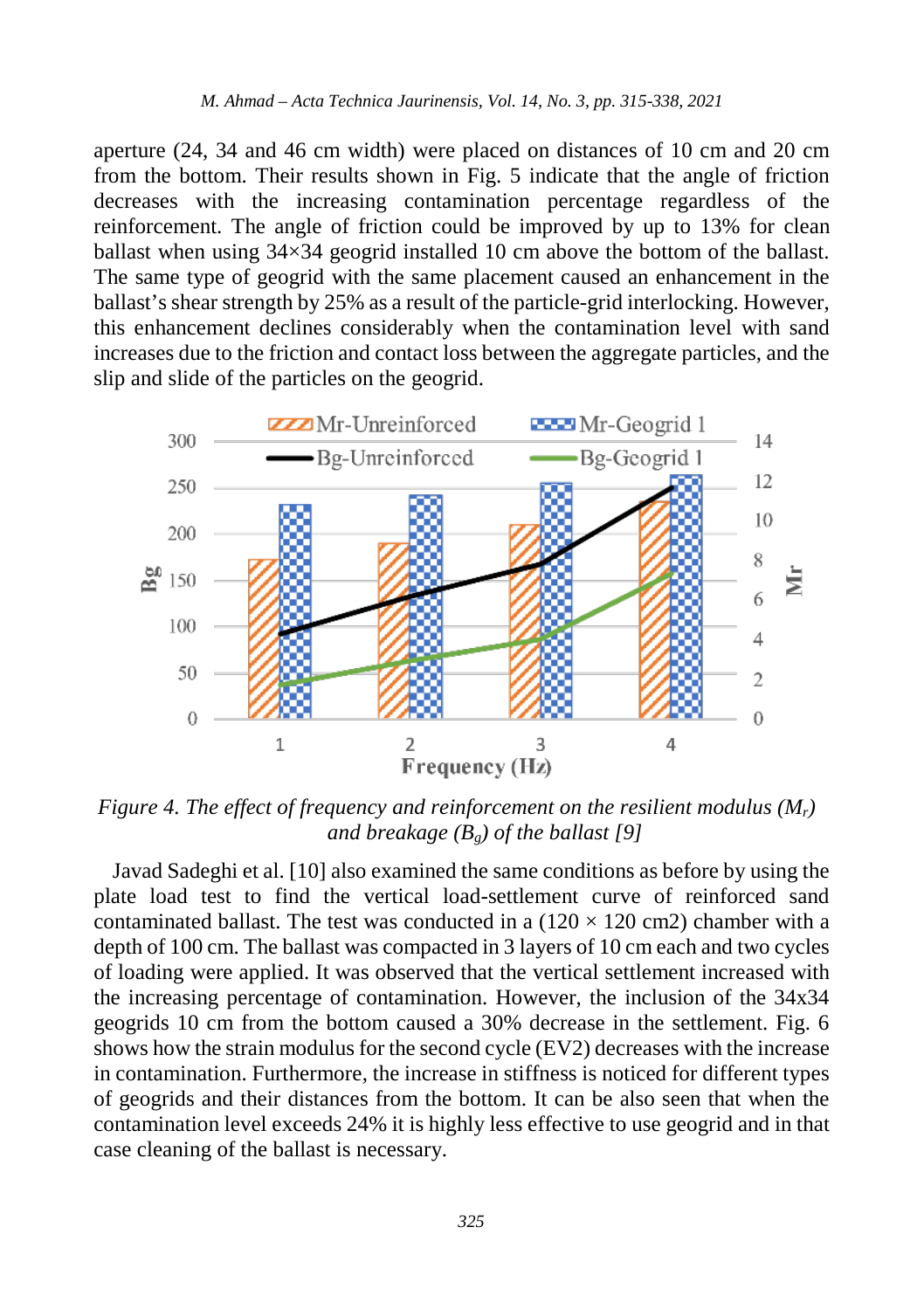

*Figure 5. Change in friction angle of ballast samples with the increasing degree of contamination [10]*



*Figure 6. Change in the strain modulus of ballast samples with the increasing percentage of sand contamination in the second cycle of loading [10]*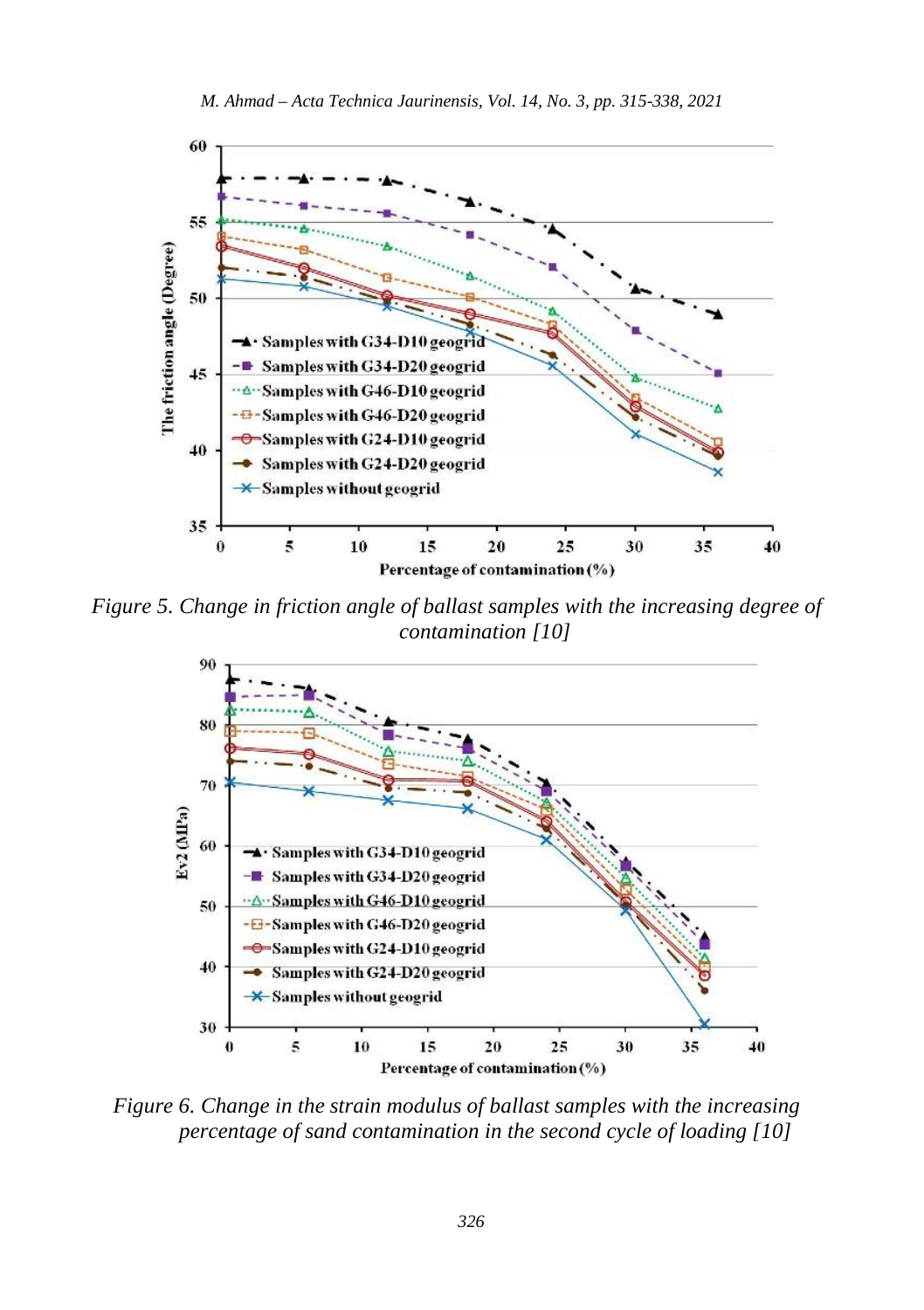Raghvendra Pratap Singh et al. [11] explored the effect of woven geotextile on the stability of the track by placing them at the ballast-subgrade interface and analyzing the degradation and fouling of the ballast. For this purpose, 173 ballast samples were collected from different locations of the single-track section (DN), and double-track section (UP) between Bhusawal and Akola in the state of Maharashtra, India, where about 20 trains pass per day of 20.5 tons for UP track (coal loaded trains), and 5.8 tons for the DN track (empty trains). The collected samples (with and without geotextile) were tested in the laboratory to assess ballast fouling, degradation and change in Los Angeles abrasion loss.

The fouling index is calculated from the particle size distribution curve as follows:

$$
FI = P_{4.75} + P_{0.075}, \tag{4}
$$

For the UP track, including the woven geotextile decreased the ballast fouling by 74% and 64% for parts of the track with 239 million load cycles (MGT) and 327 MGT respectively. However, fouling was reduced by about 28% for the down track after the passage of 434 MGT traffic (11 years). Furthermore, installing woven geotextile decreased the breakage index (Bg) by 17% on both tracks. They also found that for tracks reinforced with geotextile at the ballast-subgrade interface, "the deep screening cycles could be increased by 5 years on DN track and by 200 MGT traffic on UP track" [11].

The optimum content of additives that strengthens the ballast layer is an intruiging topic for multiple researchers. S. H. Lee et al. [3] conducted large-scale triaxial tests to examine the properties of ballast mixed with polyurethane with different mixing ratios. Ballast only samples were compacted in a 300 mm diameter and 620 mm height steel mold and confined before applying the axial loading since it cannot be self-supported. On the other hand, for the polyurethane-mixed ballast samples, the polyurethane was poured on previously compacted ballast in an acrylic cylinder and was left to cure. The tests were conducted on specimens with (70, 140, and  $210 \text{ kg/m}^3$ ) polyurethane contents in unicaxial conditions, which is more similar to the field conditions. The polyurethane-mixed ballast showed two linear regions seperated with two drops in the stress-strain curve with a lower stiffness for the first line which is more governed by the ballast than the polyurethane. The two regions were fitted with a function for each of the polyurethane contents. It was found that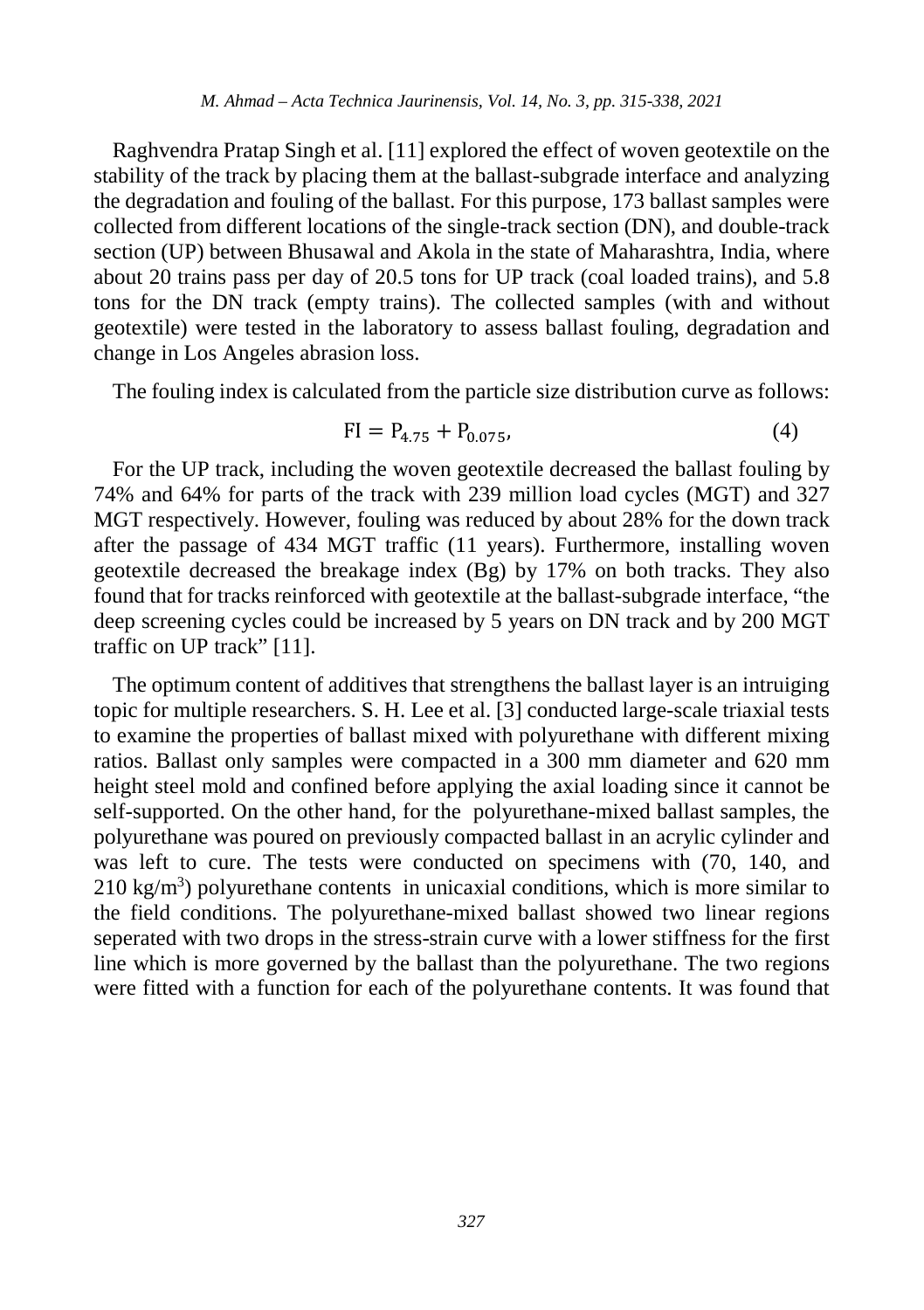the deformation moduli which is the slope of the stress-strain line (stiffness) increased linearly with the increasing polyurethane content as shown in Fig. 7.



*Figure 7. Ballast stiffness vs polyurethane contents under confining stress of 30 kPa [3]*

The strength of the mixture was measured, which is here the maximum stress on a stress-strain curve. It was observed that the strength increased linearly with the increasing polyurethane content as shown in Fig. 8.



*Figure 8. Uniaxial strength of polyurethane-mixed ballast under confining stress of 30 kPa [3]*

Gundavaram and Hussaini [12] investigated the effect of adding Elastanpolyurethane stabilizer on the shear strength and breakage of the ballast, then it was compared to the geogrid reinforced ballast by using large-direct shear tests with two 450x450 mm boxes of a 300 mm depth. The unstabilized ballast was compacted in 3 layers of 100 mm, and in case of geogrid reinforcement, the layer of geogrid was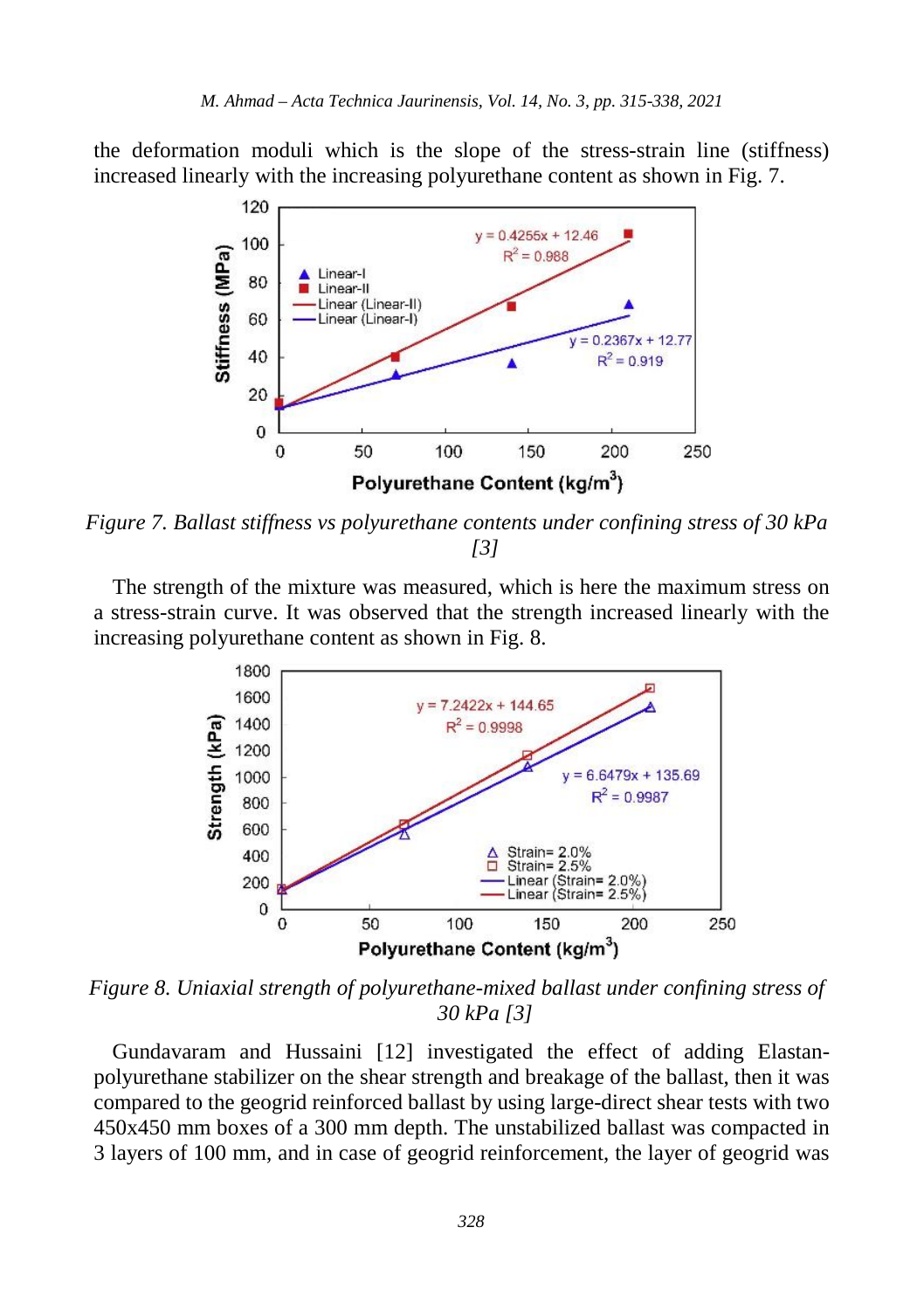placed at the interface of the two boxes (the shear plan). However, for Elastanpolyurethane stabilized ballast, the aggregates with 3% of the additive by weight of ballast were mixed previously in a concrete mixer for 5 minutes and then compacted with the same method as before and left to cure for 1, 3 and 7 days before the test starts. Most of the strength was obtained after 3 days of curing, therefore, all the tests were conducted after that period. The results showed an increase in the secant shear stiffness (shear stress/shear strain) from 5.4 MPa for unreinforced ballast to 5.7 MPa for geogrid reinforced ballast while it reached a max of 10.3 MPa for Elastanstabilized ballast for a normal stress of 60 KPa and shear rate of 3 mm/min. Furthermore, for the same normal stress and shear rate, a substantial enhancement was reached in the terms of the angle of friction, from  $65^{\circ}$  to  $75^{\circ}$  after stabilization. Fig. 9 shows the decrease of the angle of friction with the increasing normal stress for the three cases, which can be given as a logarithmic relationship.

Values of stabilization efficiency factor  $S_{ef}$  (given by the shear strength of stabilized ballast divided by the shear strength of unstabilized ballast) illustrated in Fig. 10 proved the advantage of using Elastan-stabilized ballast with  $S_{\text{ef}}$  between 1.6–1.75. Additionally, in case of Elastan-stabilized ballast, the particles could not be separated to conduct a particle size distribution test, therefore no breakage of ballast was inspected.



*Figure 9. Change of friction angle with normal stress for unstabilized, geogridstabilized and Elastan-stabilized ballast [12]*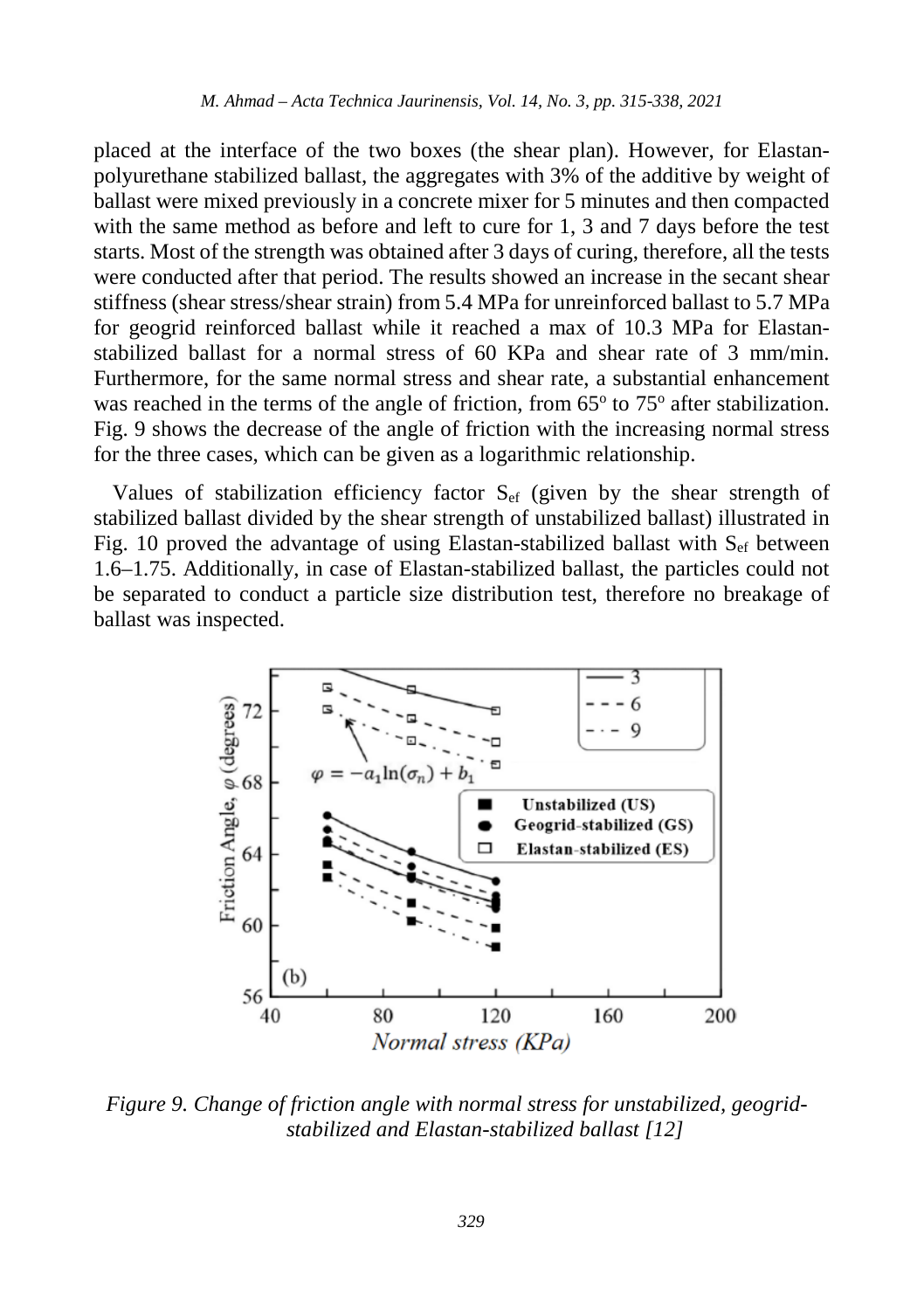

*Figure 10.Comparison of stabilization efficiency factor for Elastan and geogridstabilized ballast for different normal stresses and shear rates [12]*

The effect of using rubber energy absorbing drainage sheets (READS) beneath the ballast layer to reduce its deformation and degradation (breakage) when subjected to impact loads was examined by T.N. Ngo et al. [4] by conducting large-scale drop hammer impact tests. The tested layers were formed to simulate track conditions as follows: 350 mm ballast layer placed on a 100 mm subballast layer separated by the recycled (READ) layer and all resting on a 50 mm subgrade. 16 tests were performed with soft and concrete subgrade, with and without the rubber mats and with various drop heights which leads to a variation in dynamic stress. After the impact, the ballast layer attains a maximum displacement and then rebounds to its permanent settlement. For a drop height of 150 mm the maximum and permanent deformations of the ballast without reinforcement reached 84.76 mm and 74.2. However, adding the rubber mat at the ballast-subballast interface helped diminishing these values to 77.05 mm and 64.5 mm, respectively. The breakage of the ballast was also measured after the test, and the highest breakage occurred at the top of the specimen where the impact stress is the highest and it decreases as we go deeper. The percentage reduction of ballast breakage  $(R_b)$  given by:

$$
R_b = \frac{BBI_{NoReads} - BBI_{withreads}}{BII_{NoReads}} \cdot 100,
$$
 (5)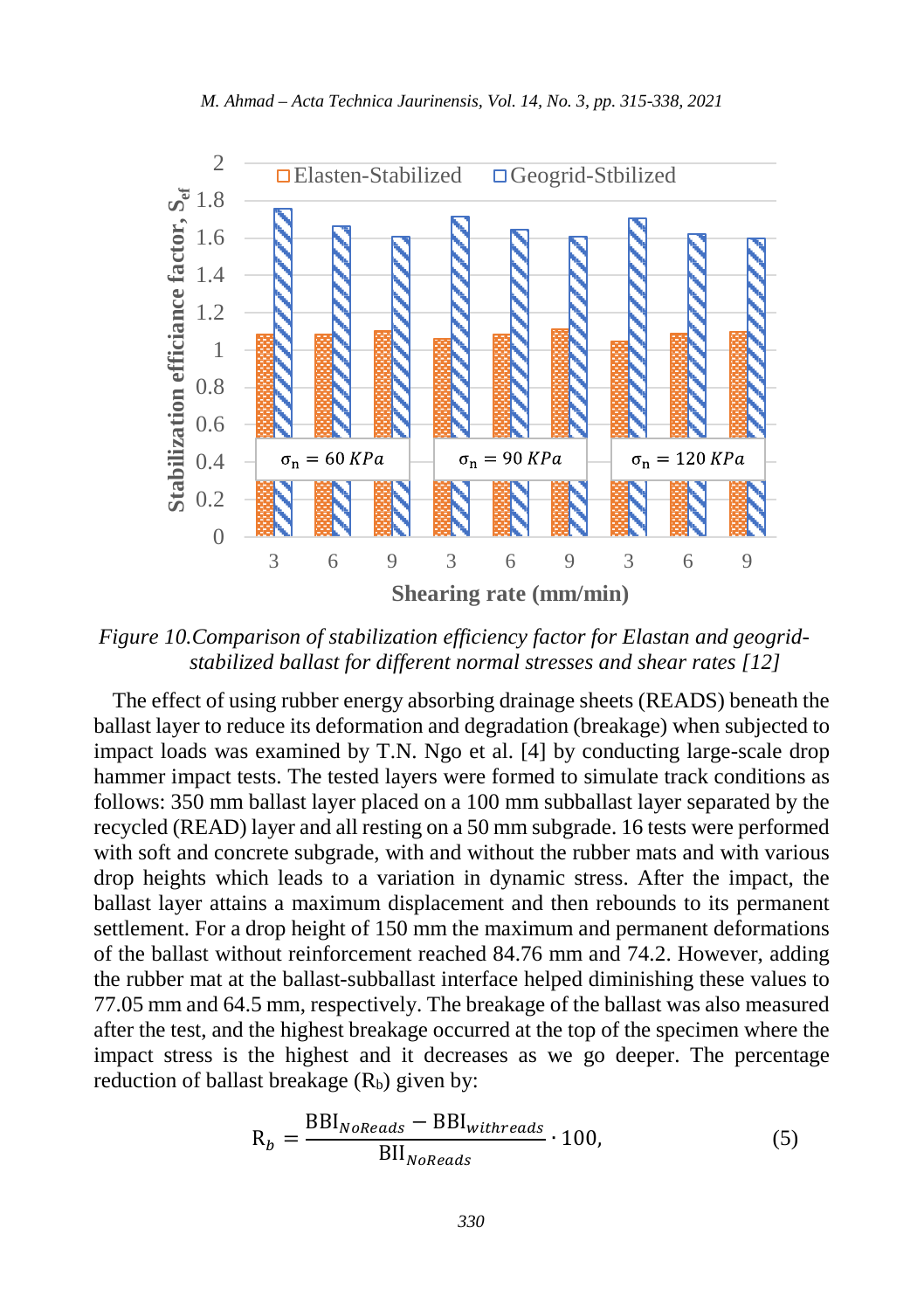Where BBI is the breakage index defined in [4] as " $A/(A+B)$ , where A is shift in the PSD curve after the load application, and B is potential breakage or the area between the arbitrary boundary of maximum breakage and the final PSD curve". For stiff subgrade, the drop in breakage reached 28%, on the other hand,  $R_b$  was between 10-17% for soft subgrade. Moreover, a reduction in lateral deformation was obtained after the inclusion of the rubber mats as shown in Fig. 11.

Similar drop hammer tests were conducted by B. Indraratna et al. [13] to study the degradation of ballast reinforced with three different types of biaxial geogrid (various tensile strengths) at different locations under impact loads, in addition to studying the effect of adding under-ballast mat (UBM) or under-sleeper pad (USP) which are 10 mm thick recycled rubber mats. A variety of tests were performed with two types of subballast, and with either a 150 mm capping layer of aggregates or a concrete layer of the same thickness. The same process then as the previous test was followed with the inclusion of the rubber mats at the ballast-capping interface in some cases and on top of the ballast layer in other cases. The geogrid was placed at the ballast-capping interface, 10 cm, or 20 cm above.



*Figure 11.Effect of READS and subgrade type on the final lateral deformation of the ballast [4]*

The highest reduction in axial and lateral deformation was achieved when placing the geogrid layer 10 cm above the ballast-capping interface (up to 18.2% for axial strain and 21.9% for lateral strain). Moreover, the inclusion of geogrid diminished the breakage of the ballast by 13.3% in average of the 3 tests where the geogrid was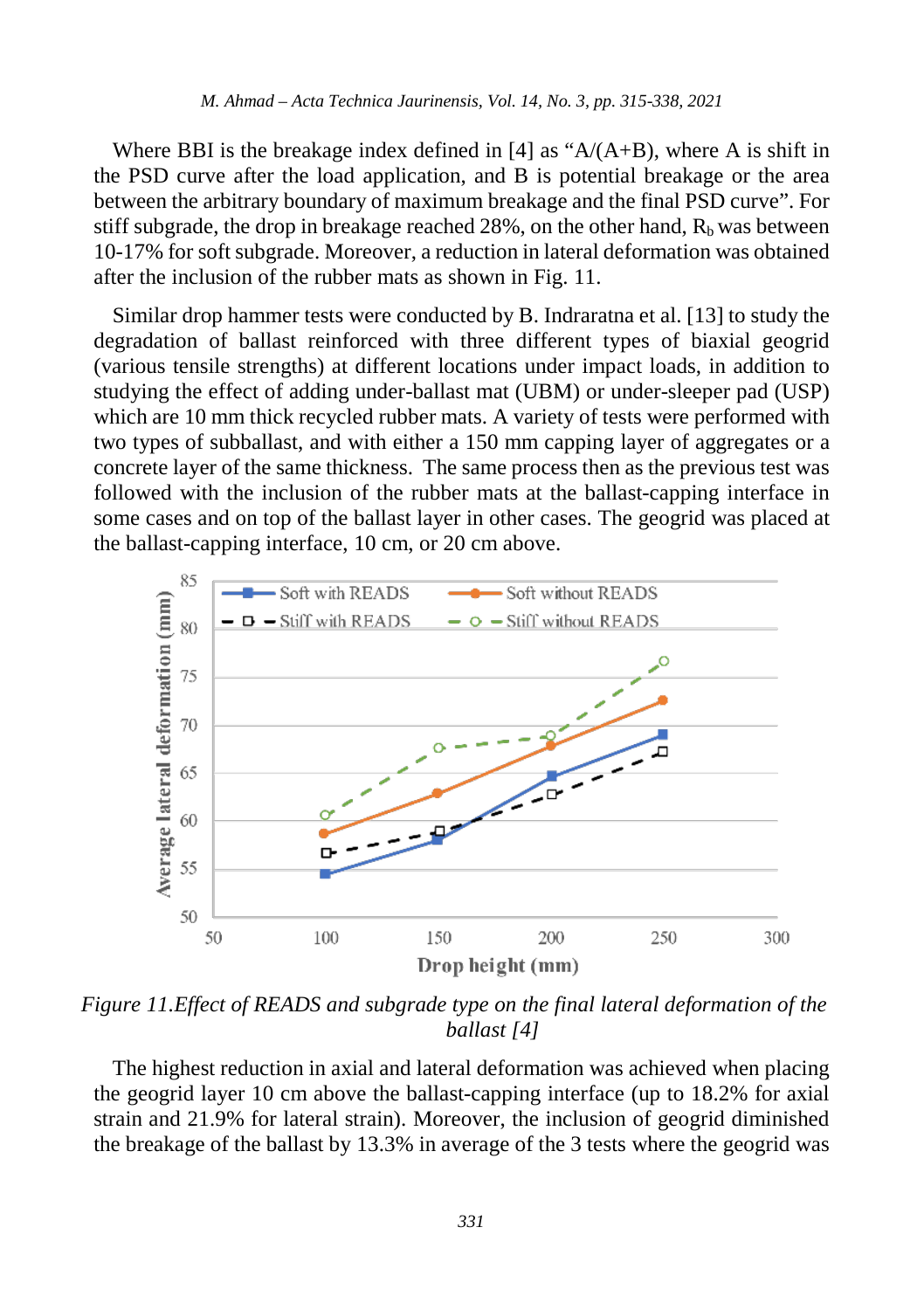placed in different places, and the highest decrease was noticed when placing the geogrid 10 cm above the geogrid as (BBI) decreased from 0.1503 to 0.1298.

The tests also proved that the best combination to enhance the ballast's deformation resistance is to place the geogrid 10 cm above the ballast-subballast interface and the shock mats at the bottom of the ballast layer, as the axial and lateral strains were reduced by 17.2% and 26.1% respectively. On the other hand, when it comes to breakage, the USP placed above the ballast layer reduced breakage by almost 35% showing a better performance than UBM which showed only a slight improvement. Fig. 12 shows the improvement in deformation resistance when increasing the tensile strength of the geogrid, where the peak tensile strength of GGR1, GGR2, GGR3 is 24.8, 41.7 and 55.3 kN/m respectively.



*Figure 12. Effect of different geogrids on the performance of ballast under impact loads [13]*

D.M. Barbieri et al. [14] tested the benefit of several additives on the mechanical properties and stability of the ballast layer using repeated load triaxial tests. Bitumen Stabilized Ballast (BSB) contained 3% of bitumen by weight and were mixed in a steel bowl. On the other hand, Polyurethane Stabilised Ballast (PSB), Lignosulfonate Stabilised Ballast (LSB), and Organosilane Stabilised Ballast (OSB) contained 1.5%, 0.65% and 1.5% of polyurethane, lignosulfonate and organosilane binders by weight, respectively, by adding the binder and mixing in plastic bags, then each specimen was compacted and cured for a certain time as shown in Table 1.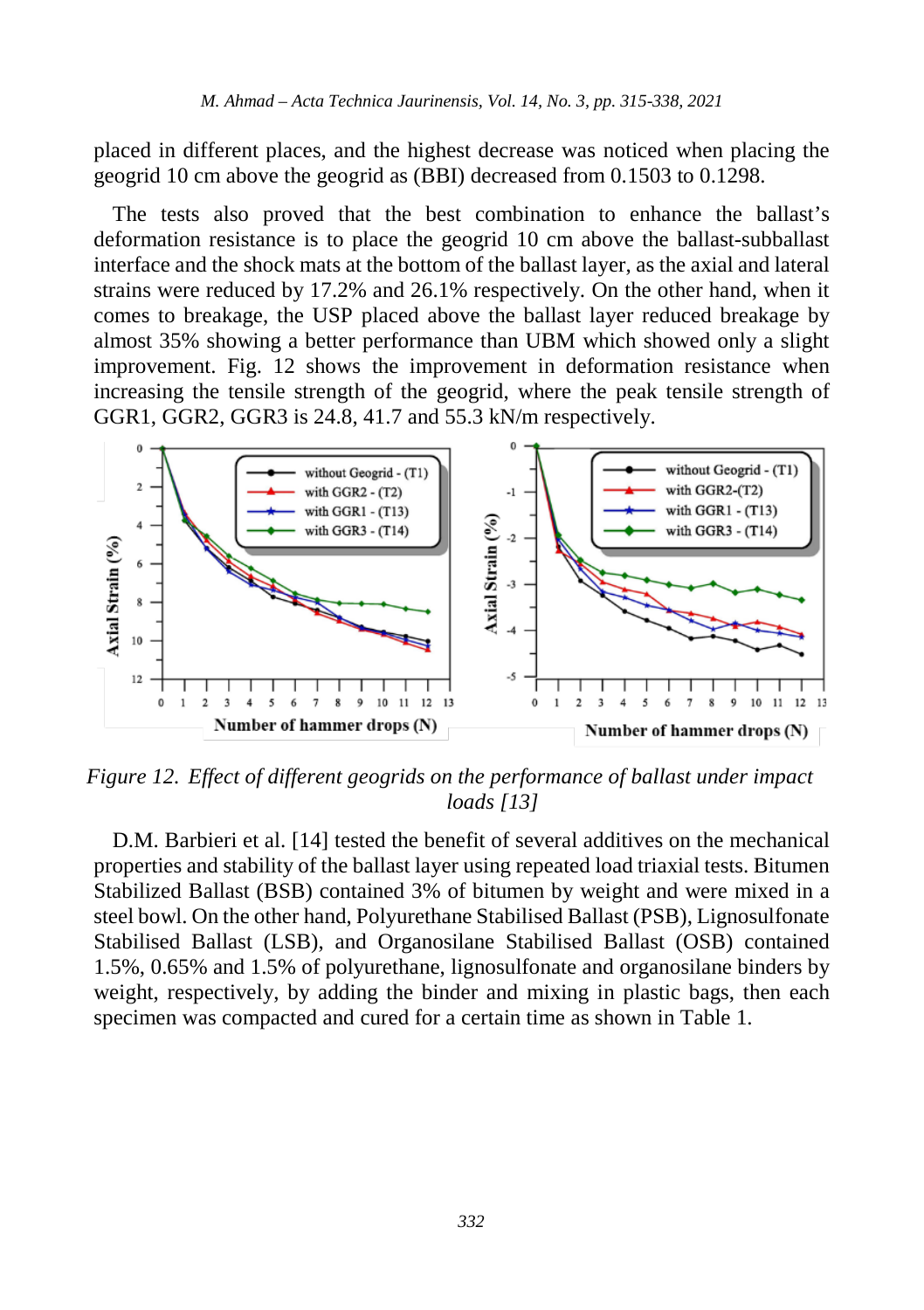| <b>Additive</b>           | Code             | <b>Additive</b><br>content<br>weight %) | Curing        |                                   | <b>Bulk</b>          | Price                |
|---------------------------|------------------|-----------------------------------------|---------------|-----------------------------------|----------------------|----------------------|
|                           |                  |                                         | Time<br>(day) | Temperature<br>$(c^{\mathrm{o}})$ | density<br>$(t/m^3)$ | estimate<br>(EUR/kg) |
| Untreated                 | <b>UGM</b>       |                                         |               |                                   | 1.68                 |                      |
| <b>Bitumen</b><br>70/100  | BSB1             | 3.0                                     | 2             | 22                                | 1.73                 | 0.4                  |
| <b>Bitumen</b><br>160/220 | BSB <sub>2</sub> | 3.0                                     | 2             | 22                                | 1.73                 | 0.4                  |
| organosilane              | <b>OSB</b>       | 1.5                                     | 7             | 22                                | 1.73                 | 9                    |
| lignosulfonate            | <b>LSB</b>       | 0.7                                     | $2 + 5$       | $50 + 22$                         | 1.7                  | 0.6                  |
| polyurethane              | <b>PSB</b>       | 1.5                                     | 2             | 22                                | 1.69                 | 4.5                  |

*Table 1. Summary of the tested samples by D.M. Barbieri et al [14]*

The diameter of the specimens was 150 mm with heights varying between 176- 188 mm. Five sequences of different confining stresses and increasing intensities of sinusoidal dynamic vertical stresses up to 600 KPa with 6 loading steps were applied to the specimen. the resilient modulus for a certain sequence here was given by:

$$
M_R = \frac{\Delta \sigma_d^{dyn}}{\varepsilon_d^{el}} \tag{6}
$$

Where,  $\Delta \sigma_d^{dyn}$  is the dynamic deviatoric stress and  $\varepsilon_d^{el}$  is the axial resilient strain.

Fig. 13 shows the calculated resilient moduli plotted based on Hicks & Monismith equation given by:

$$
M_R = K_{1.HM} \sigma_a \left(\frac{\theta}{\sigma_a}\right)^{K_{2.HM}} \tag{7}
$$

where " $\sigma_a$  is a reference pressure (100 kPa) and K<sub>1,HM</sub>, K<sub>2,HM</sub> are regression parameters" [14], and  $\theta = \sigma_1 + \sigma_2 + \sigma_3$ . The resilient modulus was significantly increased for all the additives except for polyurethane. As an example, the values of the resilient moduli for UGM, OSB, BSB2, BSB1, and LSB are 460 MPa, 756 MPa 1612 MPa, 1935 MPa, and 2335 MPa, respectively for  $\theta = 200$  kPa. This shows that the lignosulfonate was the most effective. Furthermore, the vertical displacements were compared for the five loading sequences. The comparison indicated a considerable decrease in the permanent deformations after using the additives especially for PSB and LSB. The values of permeant vertical deformations for the first sequence and for a vertical stress to confining stress ratio of 5 were 5.55, 1.40, 2.90, 4.10, 0.65, 0.50 for UGM, BSB1, BSB2, OSB, LSB and PSB, respectively.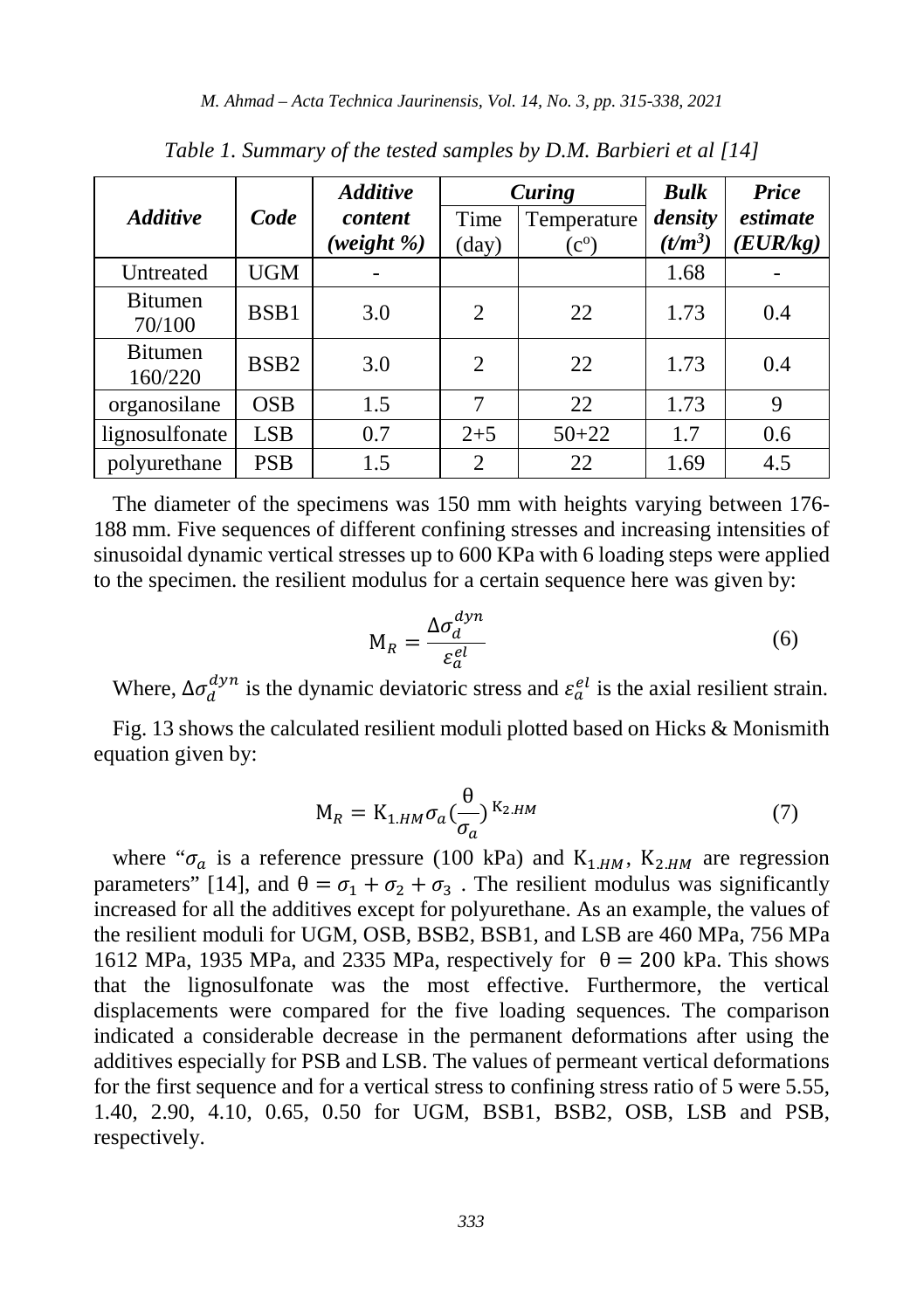

*Figure 13. Resilient moduli vs Bulk stress of tested samples according to Hicks & Monismith model [14]*

G. Jing et al. [15] presented three new methods of bonding to strengthen ballast with the use polyurethane, for the purpose of investigating the lateral resistance of the ballast, they conducted single sleeper pull-out test (SSPT) to assess the lateral resistance of the strengthened ballast layer. In these new methods only 4 regions of the ballast are reinforced which are considered the most vulnerable regions, two regions close to the center of the sleeper and the other two are at the sleeper ends as can be seen in Fig. 14. In method (E), the parts of the shoulder ballast close to the two sleeper ends should be bonded. On the other hand, in method (C) it is required for the crib ballast near the sleeper center to be bonded. For the last method (B), both the ballast near the sleeper end and center shall be bonded. G. Jing et al. [15] also studied two bonding depths of 200 mm and 300 mm.

For the test, the ballast layer was compacted in 4 layers to a thickness of 350 mm with a width of 3600 mm for a 12 m long track. Type IIIc pre-stressed concrete sleepers were used on the top of the ballast. A spraying mechanism was employed to apply the polyurethane to the top surface of the ballast. A lateral force was applied to the sleepers and the lateral resistance and deformations are measured. The test results show a substantial improvement in the lateral resistance after reinforcement for the three bonding methods, and the improvement is higher for a bonding depth of 300 mm. A comparison between the enhancement that the different methods provide at a sleeper displacement of 2 mm are shown in Fig. 15, where the numbers above the bars indicate the difference between the bonding method and tests with no binders.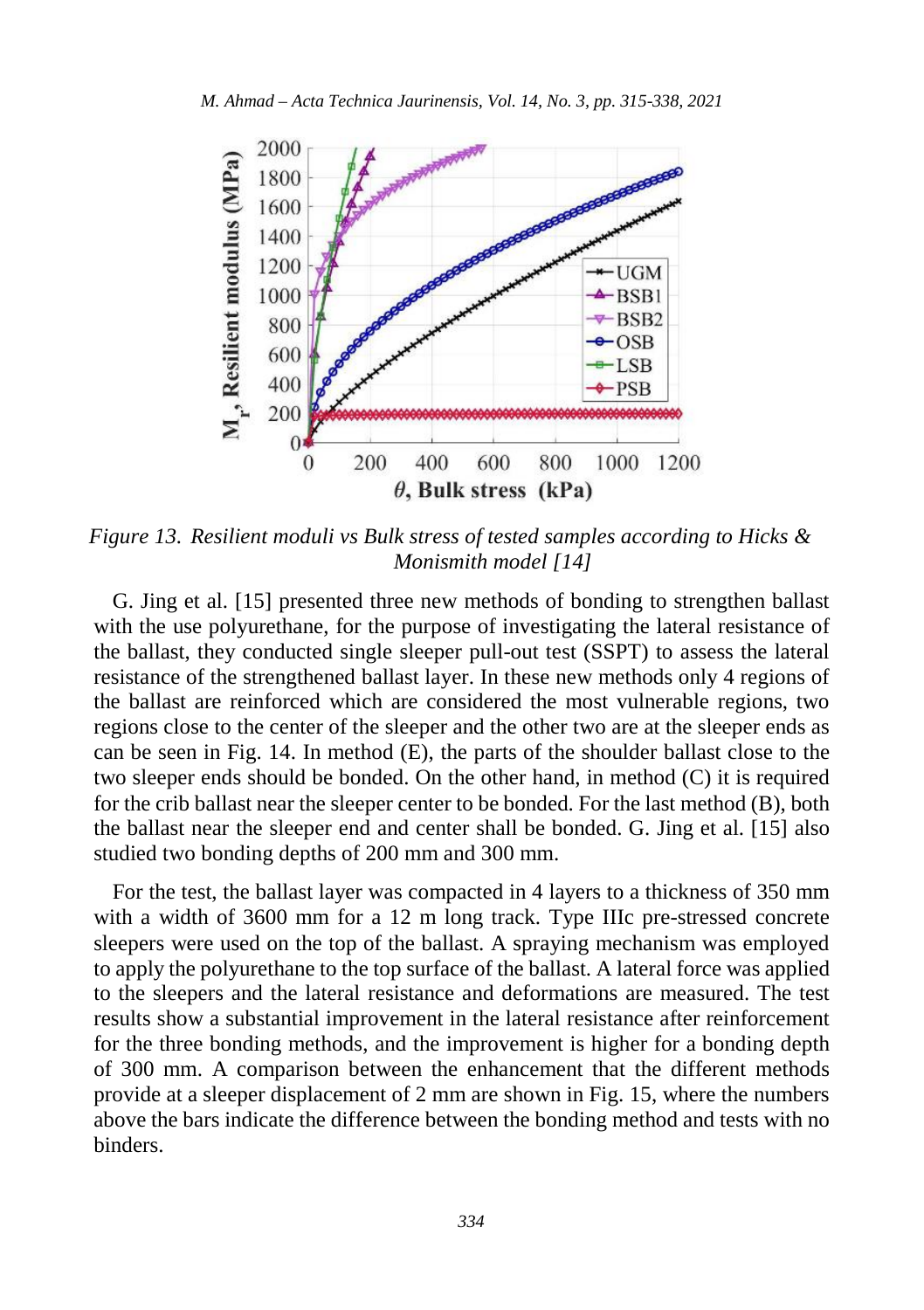

*Figure 14. Sketch of the new bonding schemes for strengthening the ballast layer using polyurethane (the target regions are in yellow) [15]*



*Figure 15. Lateral resistance forces of ballast at d=2 mm in various tests and their differences [15]*

# **5. Conclusions**

The review presented in this paper indicates substantial benefits of reinforcing the ballast layer to decrease the permanent deformations and improve the railway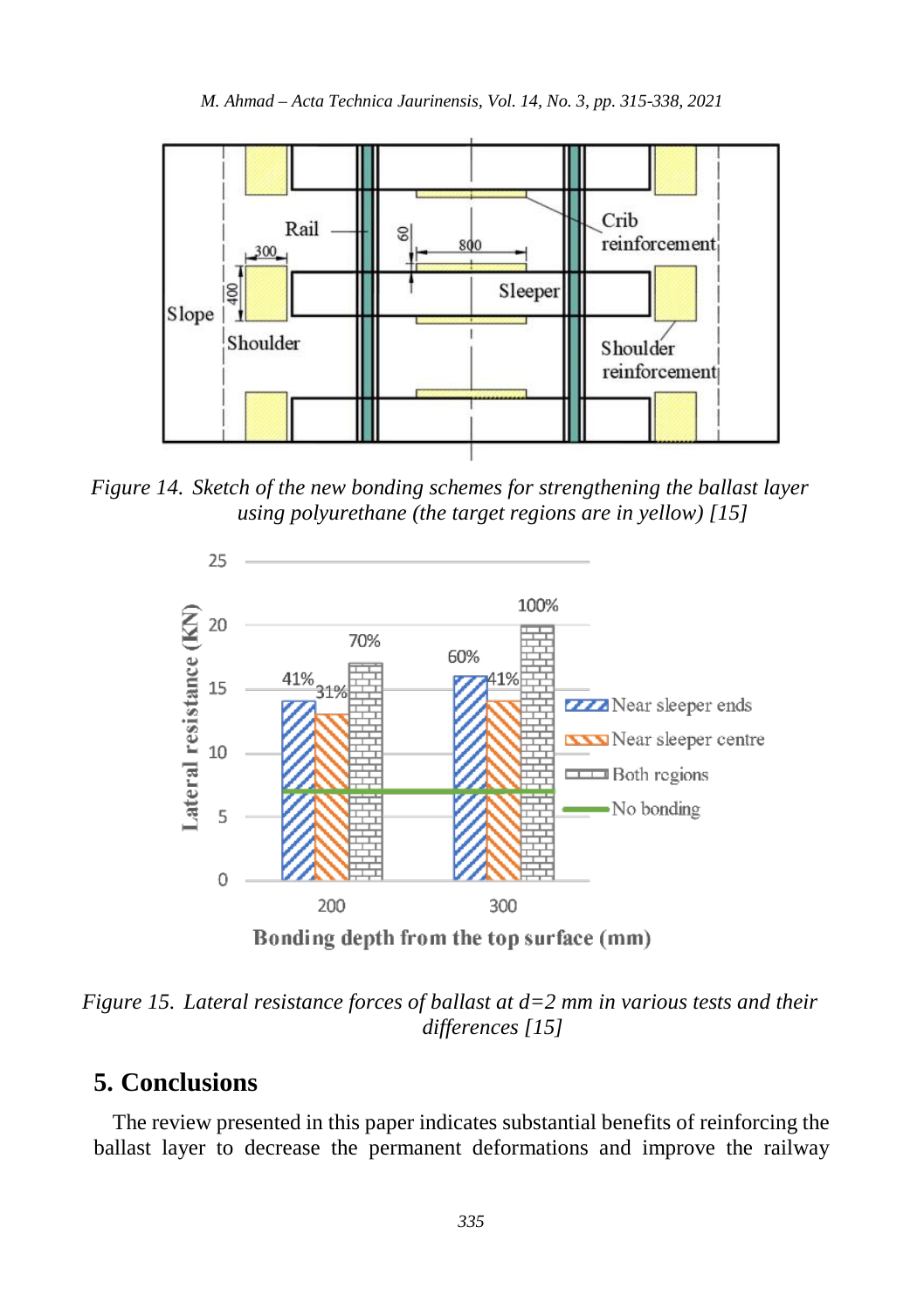stability in addition to decreasing the cost and frequency of maintenance work. This enhancement is attributed to the geogrid-ballast interlocking which increases the shear strength and the effective confining pressure of the ballast which detains and restricts the displacement and rotation of the ballast. As a result, it is more beneficial to install the geogrid in the ballast layer (about 10 cm above the bottom) rather than underneath it, in order to gain more contact between the two elements.

Studies have proven that using square shaped geogrid caused a better improvement in the ballast layer shear strength than using triangle shaped geogrid, due to the higher effective aperture of such type of geogrid which is more compatible with the particle size distribution of the aggregates that comprise the ballast, and it was also found that geogrid with higher tensile strength can further improve the deformation resistance as well as adding another layer of geogrid. However, it was found that a better performance can be achieved with the use of some types of binders to stabilize the ballast because of the strong bonding between all the ballast particles of different sizes due to the additives' coating, rather than a few particles of specific size gets interlocked in the geogrid apertures. Nevertheless, a disadvantage accompanies this feature by making the maintenance a more difficult and complicated process in addition to the extended construction cost and time, while it is easier to perform the maintenance work of the railway in case of geogrid reinforced ballast. Such factors should be taken into consideration depending on the country's resources and circumstances before choosing the reinforcement method. Furthermore, bitumen, lignosulfonate and polyurethane are the best binders with a slight advantage for lignosulfonate considering the price difference. It can be also mentioned that more viscous binders attain a major increase in stiffness.

The new scheme of additives distribution reduces the height of the ballast shoulder and the dosage of the polyurethane considerably as the percentages of the areas occupied by the reinforced ballast in the three new methods of bonding are only 18.1%, 7.2%, and 25.3% of the total area, respectively. Thus, the new methods of bonding are more cost effective in both the dosage of polyurethane material, and the ballast, considering the high cost of the polyurethane that could reach 150.000 Euros per kilometer, which limits its application in ballast reinforcement.

In case of impact dynamic loading, it was observed to be very beneficial to use rubber mats at the ballast-subballast interface along with the usage of a geogrid layer to attenuate the loads and absorb the energy resulted from such types of loads, leading to a decrease in the vertical and lateral displacement.

## **References**

[1] B. Eller, S. Fischer, Tutorial on the emergence of local substructure failures in the railway track structure and their renewal with existing and new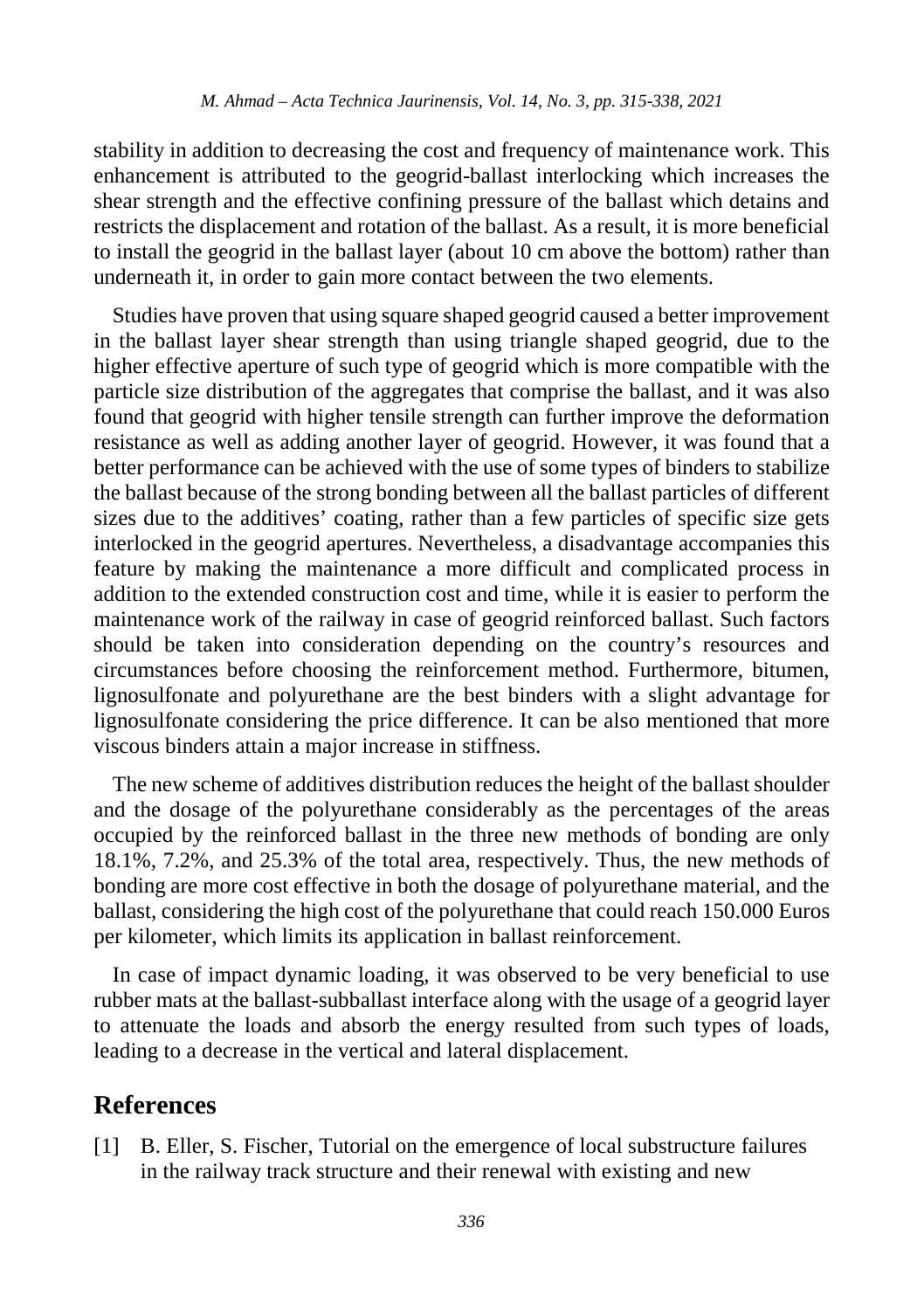*M. Ahmad – Acta Technica Jaurinensis, Vol. 14, No. 3, pp. 315-338, 2021*

methodologies. *Acta Technica Jaurinensis* 14 (1) (2021) pp. 80–103, 2021. doi: *https://doi.org/10.14513/actatechjaur.00565*

- [2] R.M. Koerner, Designing with Geosynthetics, 6th Edition, Vol. 1, *Xlibris*, USA, 2012.
- [3] S.H. Lee, S.J. Lee et al., An experimental study on the characteristics of polyurethane-mixed coarse aggregates by large-scale triaxial test. *Construction and Building Materials* 145 (2017) pp. 117–125. doi: *https://doi.org/10.1016/j.conbuildmat.2017.03.107*
- [4] N.T. Ngo, B. Indraratna, C. Rujikiatkamjorn, Improved performance of ballasted tracks under impact loading by recycled rubber mats. *Transportation Geotechnics* 20 (2019) 100239. doi: *https://doi.org/10.1016/j.trgeo.2019.04.002*
- [5] E. Juhász, S. Fischer, Railroad Ballast Particle Breakage with Unique Laboratory Test Method. *Acta Technica Jaurinensis* 12 (1) (2019) pp. 26–54. doi: *https://doi.org/10.14513/actatechjaur.v12.n1.489*
- [6] F. Horvát, S. Fischer, Z. Major, Evaluation of railway track geometry stabilisation effect of geogrid layers under ballast on the basis of laboratory multi-level shear box tests. *Acta Technica Jauriensis* 6 (2) (2013) pp. 21–44.
- [7] M. Esmaeili, J.A. Zakeri, Laboratory and field investigation of the effect of geogrid-reinforced ballast on railway track lateral resistance. *Geotextiles and Geomembranes* 45 (2017) pp. 23–33. doi: *https://doi.org/10.1016/j.geotexmem.2016.11.003*
- [8] K. Sweta. S.K.K. Hussaini, Behavior evaluation of geogrid-reinforced ballastsubballast interface under shear condition. *Geotextiles and Geomembranes* 47 (1) (2019) pp. 23–31. doi: *https://doi.org/10.1016/j.geotexmem.2018.09.002*
- [9] K. Sweta. S.K.K. Hussaini, Effect of geogrid on deformation response and resilient modulus of railroad ballast under cyclic loading. *Construction and Building Materials* 264 (2020), 120690. doi: *https://doi.org/10.1016/j.conbuildmat.2020.120690*